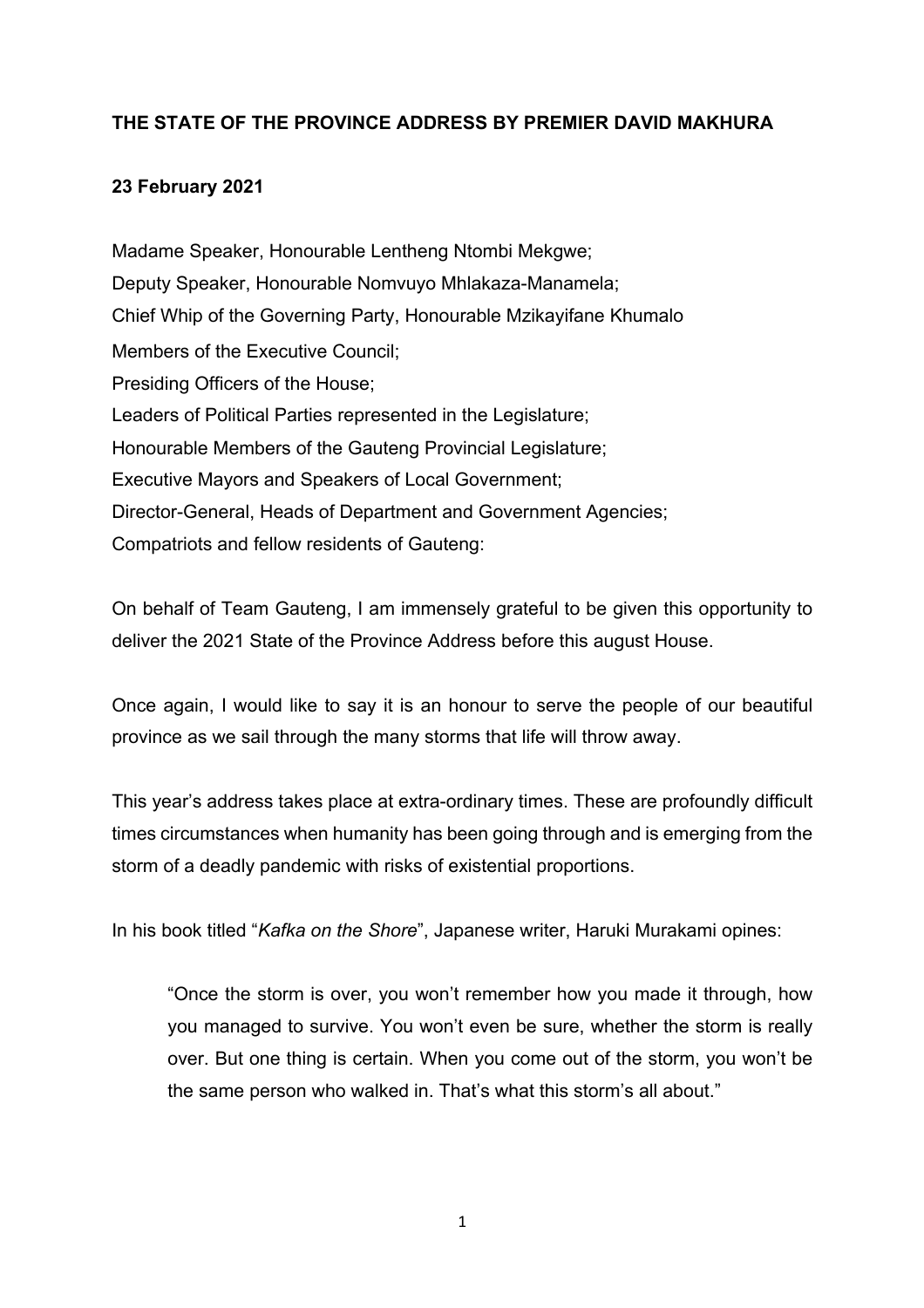The rapid outbreak and wide reach of the COVID-19 pandemic has disrupted people's lives, institutions and economies in a way not seen since the 1918-19 influenza pandemic and 1929 Great Depression.

The scientists and ecologists of our generation are warning that pandemics and climate-induced natural disasters are likely to be a more frequent feature of our times, constantly causing major disruptions and further destruction of lives and livelihoods.

In other words, we need to stop thinking that we will return to the old ways of doing things. We have to build pandemic-proof and disaster-ready institutions and systems as we embrace "the new normal".

Through this speech, I will give feedback about how we managed and performed in 2020 and will further outline the priorities of 2021.

Essentially, we have adapted the whole of government in the Gauteng City region to focus on **four priorities** this year:

**Firstly**, winning the battle **against the COVID-19 pandemic** and building resilient institutional and societal capacity to deal effectively with any future pandemics and disasters in the Gauteng City Region.

**Secondly**, **re-igniting the Gauteng economy** to take a lead in South Africa's economic reconstruction and recovery plan as well as Africa's industrialisation agenda.

**Thirdly**, **recalibrating social policy** to improve educational and health outcomes, fight crime and protect the most vulnerable sections of the population against urban poverty and hunger.

**Lastly**, **improving governance** across the Gauteng City Region to focus on delivering results and improving the quality of life of residents as well as enhancing ethics, integrity and accountability.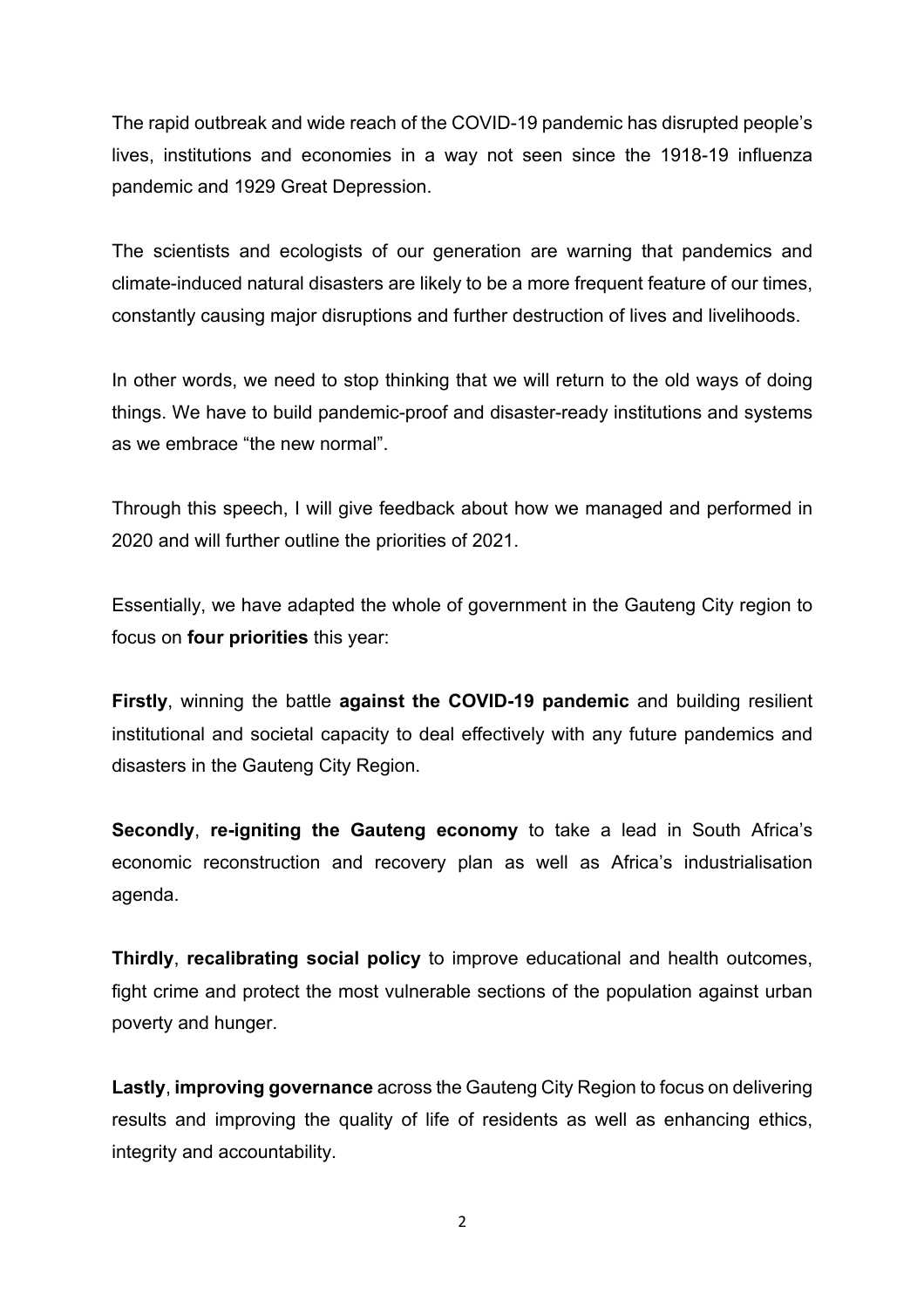Madame Speaker, allow me to now outline, more comprehensively, the work we have done in 2020 and the specific actions we will take during this year to push progress and results in each of the four priority areas.

#### **The battle to overcome COVID-19 in the Gauteng City Region**

Let us start by commending our President Cyril Ramaphosa, and the national government for leading the battle against COVID-19 very well over a protracted period of eleven months.

It has not been an easy process and many mistakes may have been committed but the determination to save lives and protect livelihoods is beyond question.

We must thank our President and the National Executive for leading our country well through the storm. We begin to see some glimmer of hope as we enter a new phase of vaccination.

Since March 2020, we have been through an emotional roller-coaster of pain, panic, anxiety, anger and anguish. Many lives have been lost and livelihoods destroyed.

In Gauteng alone, over four hundred thousand people have contracted the coronavirus and most painfully, almost ten thousand have succumbed to COVID-19.

Half-a-million jobs have been lost and 42% of small businesses were forced to close with no prospect of ever re-opening.

Those who contracted coronavirus can attest that, contrary to the views of denialists and conspiracy theorists, COVID-19 is no ordinary flu. It is a painful and deadly disease. It does kill!

Talking about the number of people who contracted coronavirus and subsequently died of COVID-19 is not just for statistical or epidemiological purposes. This is not an exercise in academic pontification.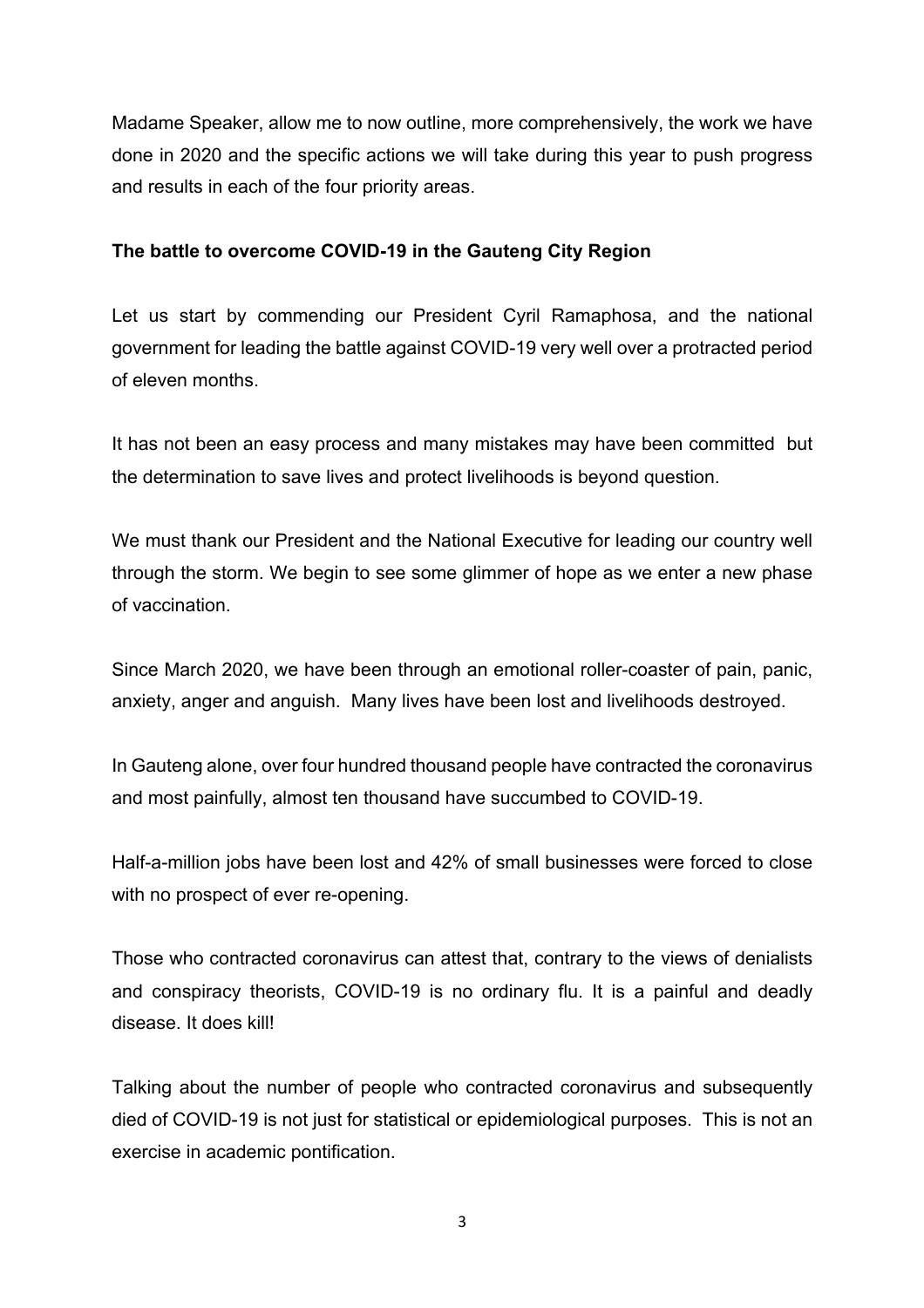This is a recount of profound loss. Many relatives, friends, colleagues and fellow compatriots have died as we sailed through the storm to try and get to the safer shores.

It is important to pause and talk about the pain inflicted by the pandemic if we are to heal the deep wounds and rekindle our wounded dreams. Acknowledging pain is not to signal fatigue or accept defeat. This, simply, is to underscore the human cost of the war against the COVID-19 pandemic.

As Murakami cautions us, survival does not mean we will ever be the same. We are wounded but not defeated. And we shall bounce back!

We must be very grateful to the heroic healthcare workers who faced this vicious virus and ferocious pandemic with tremendous courage and resolve to save lives.

We commend thousands of essential workers such as the police, security officers, public servants, the military, agricultural workers, energy workers and workers in retail shops who kept the country going under difficult conditions of lockdown.

Madame Speaker, please allow me to request the Honourable Members of our Legislature to rise in honour of healthcare workers of our province, our country, our continent, and the world at large! Thank you, thank you and thank you for saving lives! We salute!

We must make it clear that coronavirus is still around and the third wave is a real possibility as we approach Winter.

However, we must also say that without equivocation that vaccines constitute the decisive weapon against pandemics. The vaccination plan has to be rolled out urgently and massively to save lives and enabled the economy to recover fully.

We have come a long way in building a credible response and there is no time for complacency and cynicism. We need to put our country, our province and the people above any petty professional rivalries and political squabbles.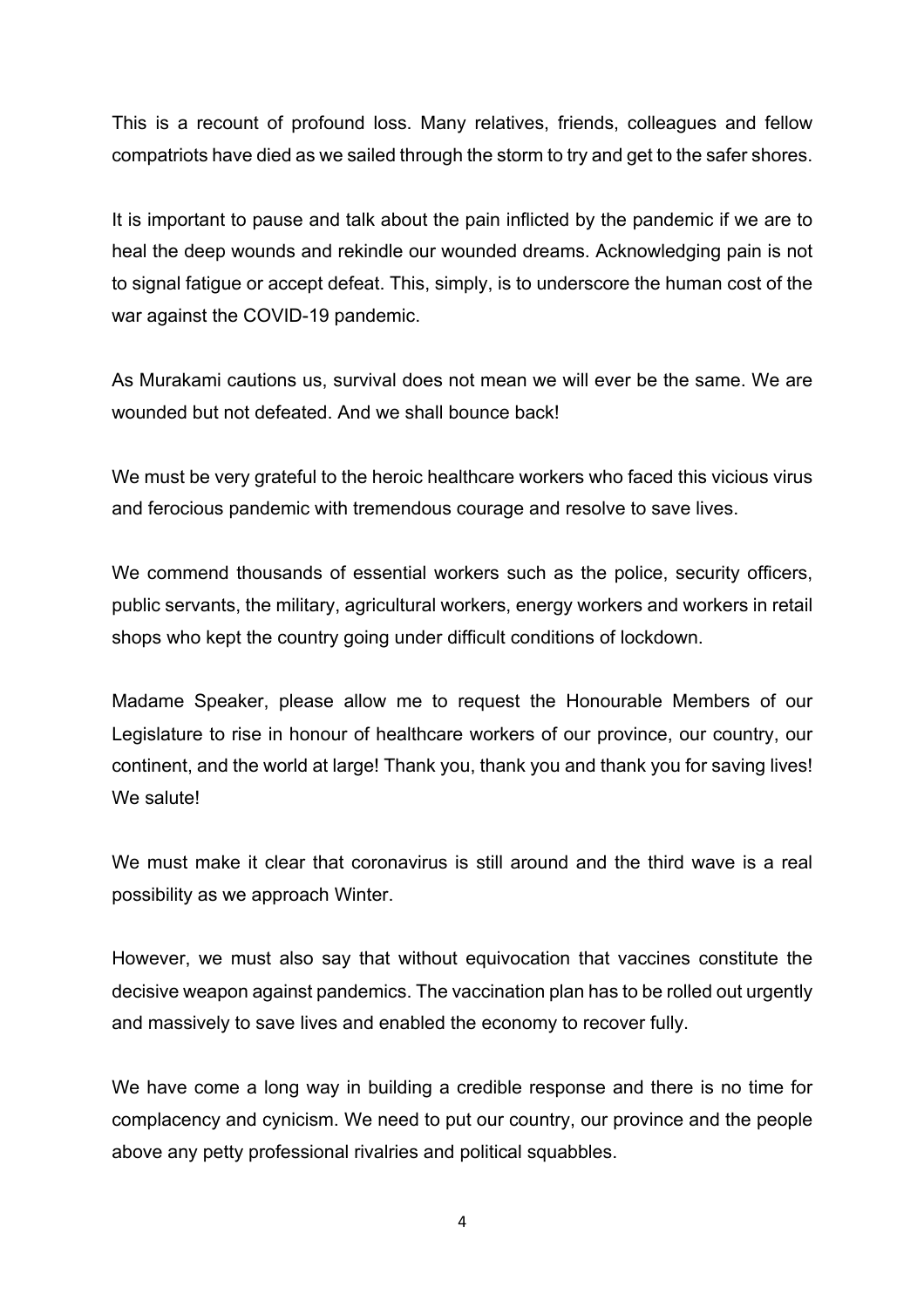Honourable members, I would like to share with you some of the objective conclusions on the strengths and weaknesses as well as the lessons from our response to COVID-19:

- The province has established innovative, agile, and adaptive governance structures which ensured that there is a coordinated response to COVID-19 from national, provincial to local government level. Provincial and local government are now working together in a way never seen before, bringing us closer to the ideal governance model of a City Region.
- The work of the Gauteng Provincial Coronavirus Command Council and workstreams is informed by scientific advice, with an emphasis on data-driven and evidence-based decision-making. As policy makers, we understood the specific trajectory of the pandemic in our province and further enhanced our COVID-19 response in dealing with hotspots and in communicating key messages to the public.
- Coordination and collaboration with various sectors, departments and agencies helped a great deal when the pressure was high during the peak of the first and second waves. Close interactions and collective interventions with trade unions, business, the faith-based sector, civil society and the ward-based war rooms also helped to raise awareness in hotspots and ensure compliance; and address teething problems of PPE supply.
- We have expanded the capacity of the public healthcare system with **4265 new functional beds** and **4992 posts** created and filled between April 2020 and January 2021. Another 1425 beds are in the final stages of being made functional and operational with additional staffing from the start of the new financial year. This is a significant long term investment that will outlive the COVID-19 pandemic. What is important is to improve patient care, clinical outcomes, meet the ideal clinic standards and prepare the health care system for the NHI.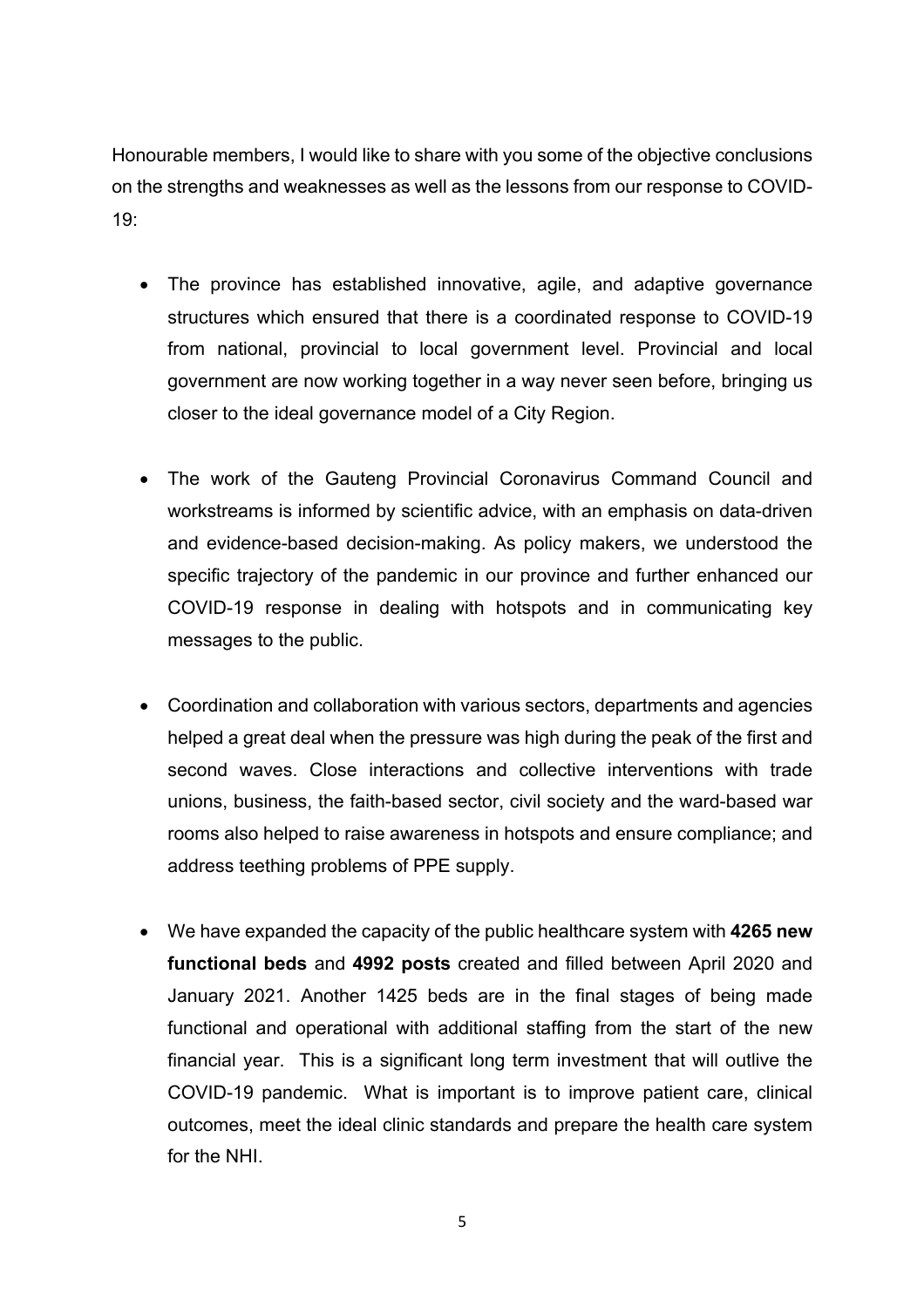• The corruption allegations and irregularities pertaining to COVID-19 procurement and delays in the delivery of some of the health infrastructure revealed substantial governance weaknesses. Above all, the irregular and corrupt practices exposed by the Auditor General and the Special Investigating Unit constitute a serious dent in the progress we made in the past five years on clean governance and integrity. We must and we will set an example with all those involved in malfeasance, both in the public and private sector. They must be brought to book and all monies must be recovered by the state.

The Gauteng City Region's Response to COVID-19 has been objectively reviewed by several credible institutions such as the United Nations Development Programme, the Government Technical Advisory Committee of National Treasury, Department of Performance Monitoring and Evaluation and the Gauteng City Region Observatory.

Objective and balanced assessments of the performance of our country and government in response to COVID-19 are necessary to draw lessons in strengthening cooperative governance, evidence-based decision making and social compacting as well as good governance. Furthermore, these lessons will better prepare us for future pandemics and disasters.

One of the lessons we have learnt is that without social mobilisation and society-wide support, it will be difficult to win the battle against pandemics. Security forces and law enforcement agencies alone cannot enforce regulations and measures. It is only when communities adhere to the health protocols and avoid crowded places, closed spaces, and close contacts that we will contain the spread of the virus. When we become complacent and abandon health protocols, the risk of an increase in new infections becomes higher.

We are grateful to the members of the Premier's Advisory Committee on COVID-19 for providing data and timeously tracking the dynamics of the pandemic in Gauteng, which underpinned a science-driven and evidence-based approach to the battle against COVID-19.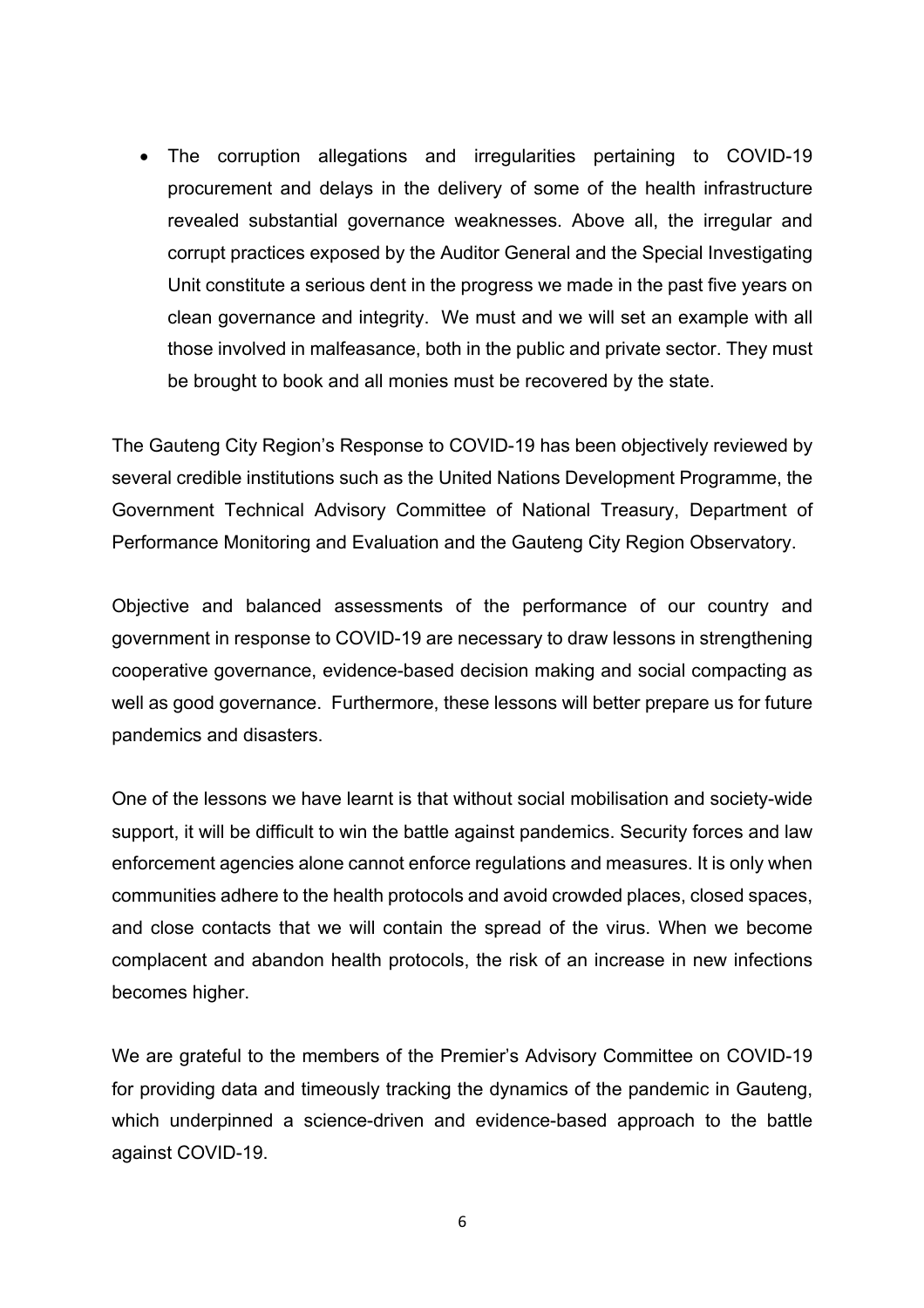We are very proud of the Gauteng-based universities and academic hospitals which have world-class researchers and clinicians who have been giving cutting edge leadership and breaking new ground about the global response to the novel coronavirus and the COVID-19 pandemic. South Africa's response to COVID-19 has demonstrated that our country has enormous scientific and industrial capabilities. We salute you all!

Last week, we entered a promising and positive frontier in the battle against coronavirus, with the rollout of the vaccination programme. We intend to vaccinate 67% (10.4 million people) of Gauteng's population. We call on the people of our province to get ready to vaccinate in large numbers. Vaccines save lives.

The administration of the Johnson & Johnson vaccine as part of the Phase 3B implementation study has enabled us to provide healthcare workers with the muchneeded protection while we wait for more vaccines to be available for our vaccination campaign. This study is led by the South African Medical Research Council in two health facilities namely - Chris Hani Baragwanath and Steve Biko Academic Hospitals.

Gauteng has received 16 800 doses for the vaccination of healthcare workers in the next two weeks. Steve Biko Academic Hospital received 5 720 doses and Chris Hani Baragwanath Academic Hospital received 11 080 doses. To date, 5 214 healthcare workers in Gauteng have been vaccinated.

As more vaccine doses arrive, we will vaccinate **215 101 healthcare workers in Phase I** of the Vaccine Rollout Plan of our province. This will be followed 7 372 924 vaccinations in **Phase II focusing on essential workers and vulnerable sections**  of the population such as the elderly and people with co-morbidities. We will conclude with **Phase III** of the vaccination programmed which will focus on 2 789 427 vaccinations for **the rest of the population over 18 years.** More than **150 vaccination sites** have been identified at primary healthcare centres and vaccinators have been trained across the province.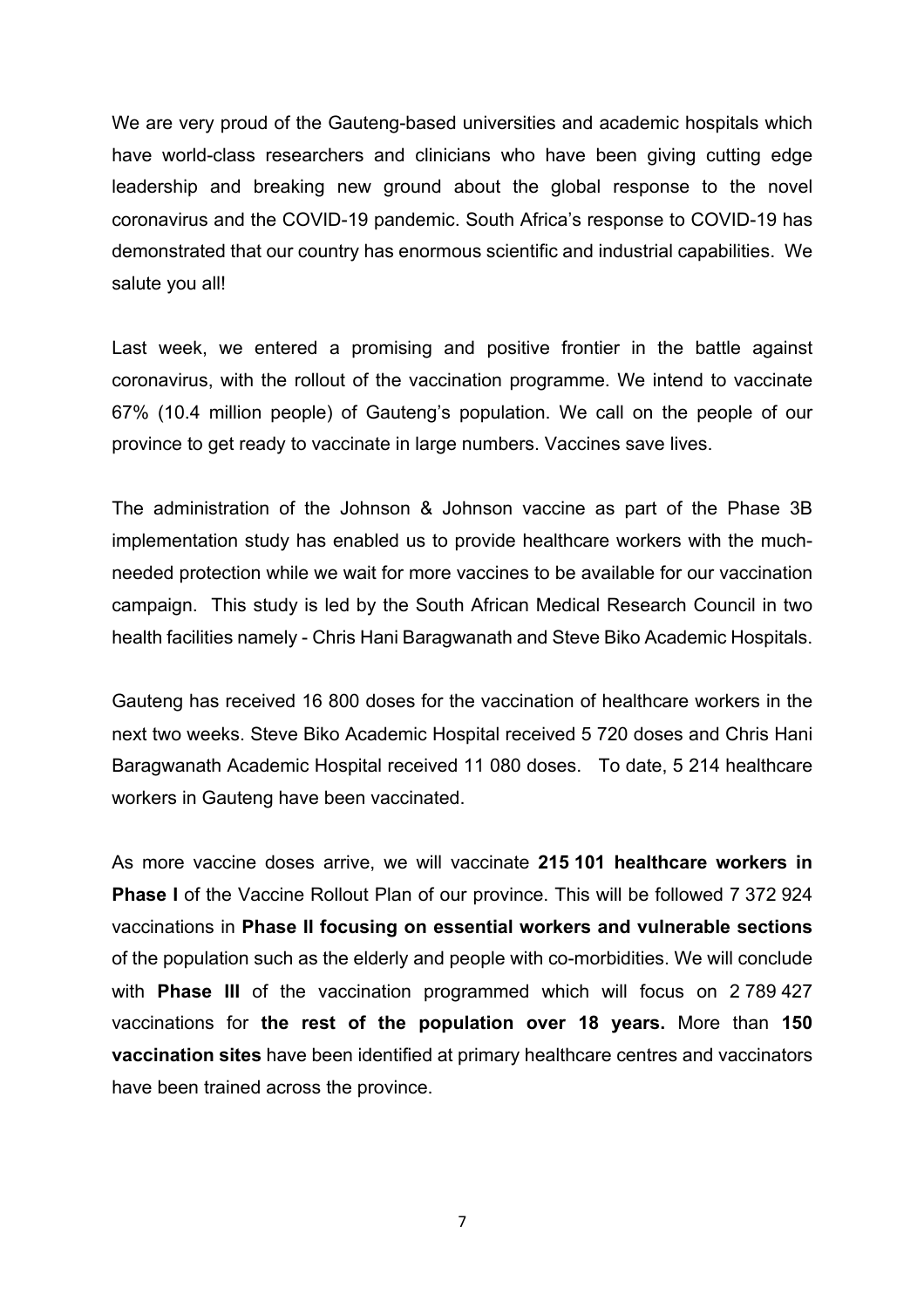We in Gauteng have chosen to work with the national government, local government, universities, trade unions, civil society, and the private sector in responding to current and future pandemics and natural disasters. Humanity, solidarity and partnerships are indispensable. Both federalism and vaccine nationalism are counter-productive.

### **Gauteng is taking a lead in re-igniting economic reconstruction and recovery**

In the light of COVID-19, we had to adjust and adapt the GGT2030 plan to the changed environment. I would like to emphasise that GGT2030 remains the plan of action of the entire Gauteng City Region. We have a common vision and plan of action for the immediate and long term development of each metro or district, regardless of the changes that may happen from time to time in local and provincial government.

The Gauteng City Region is taking a lead in the implementation of the Economic Reconstruction and Recovery Plan announced by President Ramaphosa.

We are doing so focusing on our high-growth priority sectors and infrastructure investment projects that will unlock the transformation, modernisation and reindustrialisation of the different corridors and districts of our City Region.

These sectors are:

- Automotive, Aerospace and Defence
- Transportation and logistics
- ICT and digital services with a focus on the gig economy
- Energy, with a focus on new technologies and diversifying the energy mix
- Tourism and Hospitality
- Food, Beverages, Agro-processing, and agribusiness
- Construction and Infrastructure
- Financial services
- Cultural and creative services
- Industrial Cannabis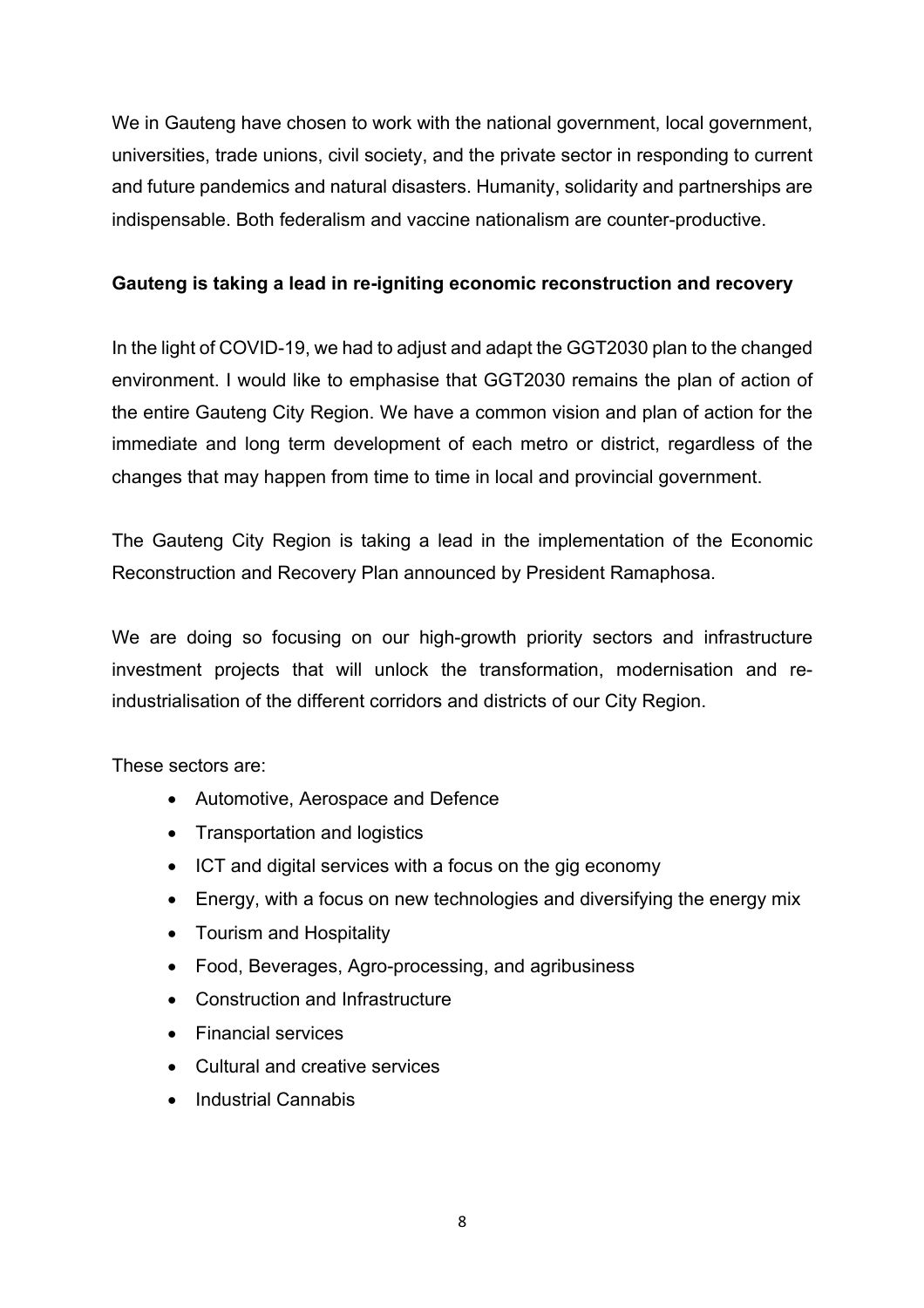As the industrial hub of Sub-Saharan Africa, the Gauteng City Region has adopted a strategic posture of leading the way in the industrialisation and re-industrialisation agenda of our country and continent.

To this end, the development of the single multi-tier Special Economic Zones (SEZs) is the primary anchor of our industrialisation agenda. It is our goal to have at least one SEZ in each district or metro, specialising in distinct sectors and industries in each corridor.

Honourable Members, having spoken about the pain and anguish inflicted upon us by COVID-19, we have some good news for you. The progress being made at the Tshwane Automotive Special Economic Zone (TASEZ) is inspiring. The three spheres of government are investing R3.3 billion in infrastructure, which has unlocked R4.3 billion investment by suppliers and a further R15.8 billion investment announced by Ford Motor Company on 8 February. This is the biggest foreign direct investment since the 2010 World Cup. TASEZ will produce over 200,000 vehicles by 2022.

Working with the Mamelodi community, entrepreneurs and SMMEs, TASEZ is providing non-financial and financial support to 262 SMMEs, Grades 1-7. Over R1.7 billion (47% of infrastructure spent) worth of SMME already allocated and another R531 million of work will be allocated to township SMMEs in the coming months for the built programme to construct the first set of factories.

Within the next 12 months, a total of 3288 new permanent jobs will be created at this SEZ - 1200 by Ford and 2088 by the suppliers. In addition, 8600 construction-related jobs have already been created during Phase I.

Women, youth and people with disabilities will play a significant role in the project with more opportunities expected to be created in the next two phases.

The Tshwane Automotive Special Economic Zone is a prime example of our vision of spatial and economic transformation and integration of township enterprises, Blackowned, women-owned, and youth-owned businesses into supply chains of big corporates.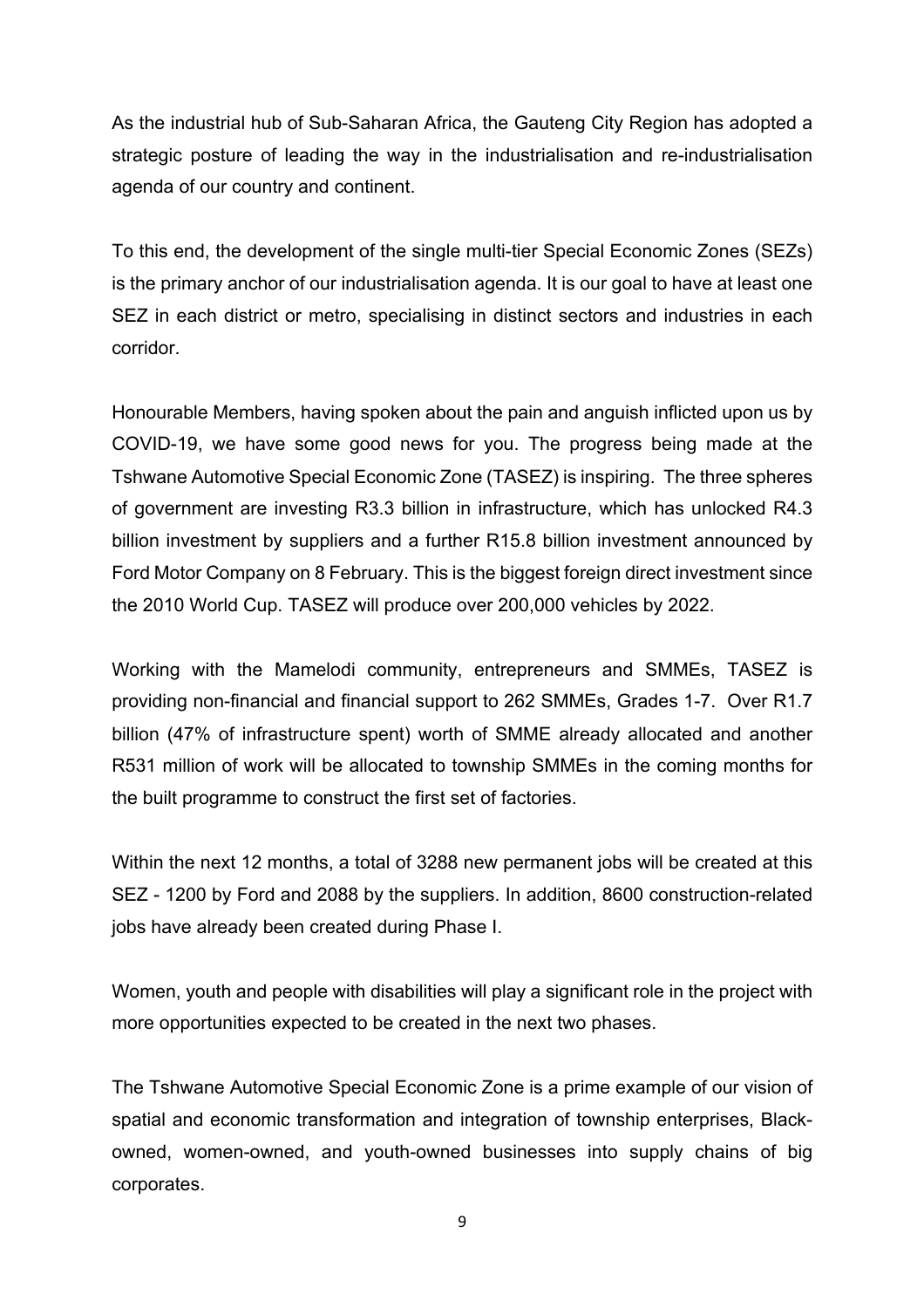TASEZ is a perfect model of a social compact between different sectors. It is an example of how government can cut red tape and make quick decisions that are able to attract and safeguard investment.

We will ensure that all SEZs follow a similar model.

The success of the Tshwane Automotive Special Economic Zone has also created a new momentum for the development of the Gauteng-Eastern Cape Freight Rail Corridor which will be fully operational by 2025. This will facilitate a swift movement of goods out of the Gauteng City Region SEZs, industrial parks and agri-parks, including the much higher volumes of vehicles from Silverton and Rosslyn to the seaports for export.

We are working closely with the Sedibeng District Municipality, the Department of Trade, Industry and Competition and the Development Bank of Southern (DBSA) on the development of the Vaal River City Special Economic Zone, a project that is a game-changer for the economy of Sedibeng. The Vaal SEZ company has been established to ensure that the feasibility study, master plan and the regional spatial development framework and SEZ are approved by the end of this year. The DBSA has committed R1 billion to the development and upgrading of bulk infrastructure in the region in order to unlock all major developments in the Sedibeng district.

I am happy to report that work on the West Rand SEZ is progressing well. Approximately 100 hectares of land was made available by Sibanye Still Water Pty Ltd, along the N12 Corridor. We are working with the West Rand District Municipality, Department of Trade, Industry and Competition, the African Development Bank, Sibanye Still Water, Busmark, West Rand Mega Park and Bokamoso Ba Rona smallscale farmers on this initiative. We will get final approval of the SEZ this year so that construction of bulk infrastructure can commence before the end of this year. We are working hard to ensure this SEZ is completed by 2024.

The City of Ekurhuleni is the manufacturing and aviation hub in the SADC region. We officially opened the OR Tambo International Airport (ORTIA) IDZ in March 2019 which focuses on jewellery manufacturing and agro-processing.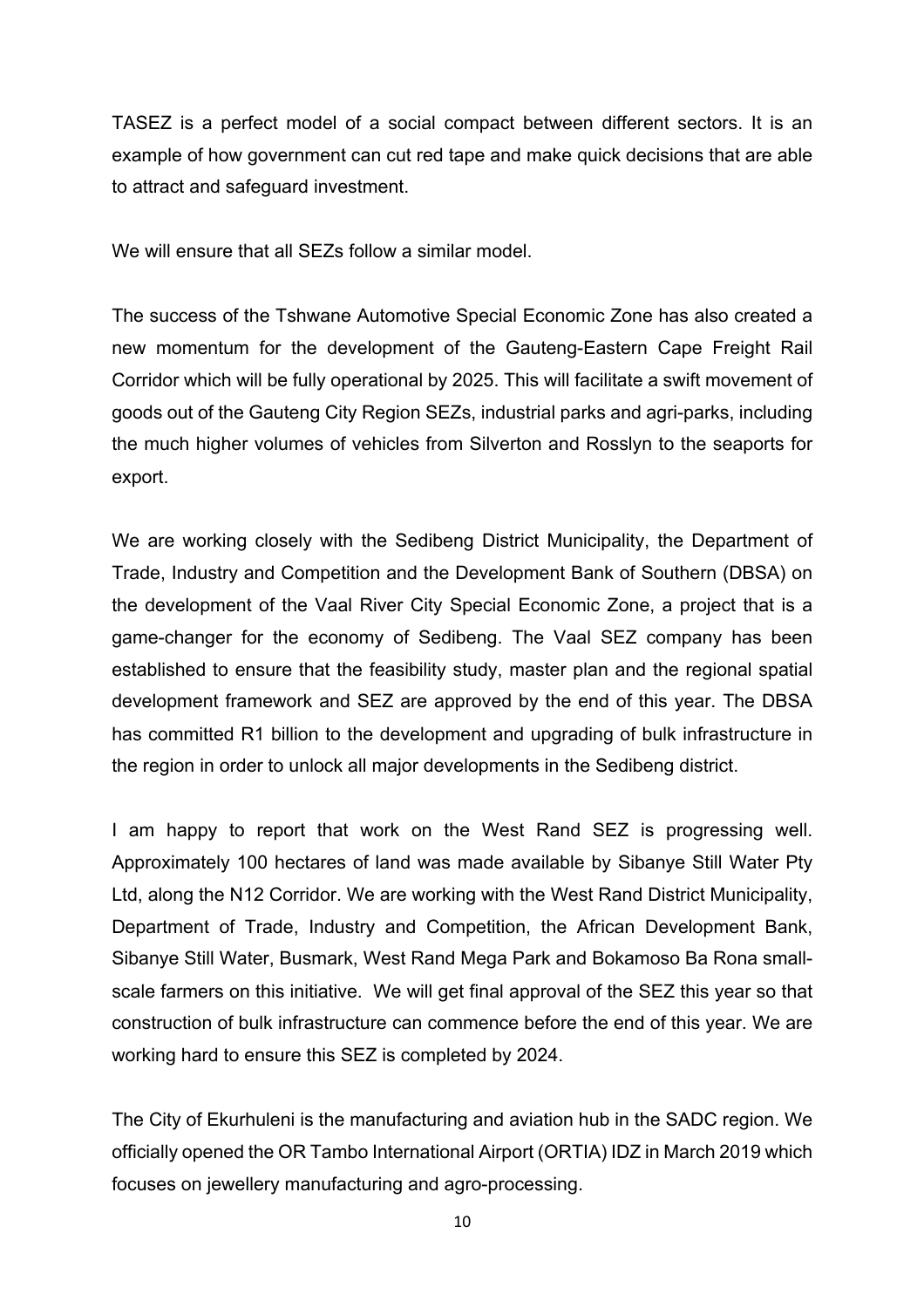The implementation of four precincts of the IDZ attracted R1,5 billion investments. This IDZ is a key component of the multi-located Ekurhuleni SEZ which will attract more value-adding industrial and electronic manufacturers and agro-processors.

The province and the City are also working closely with ACSA and the aviation industry to improve ORTIA's competitive advantage as part of the aerotropolis rollout. The construction of the Midfield Cargo Terminal and the development of the Western Commercial Precinct are underway. These two developments augur well for OR Tambo International Airport as a regional hub for long-haul passenger and cargo airlines.

The City of Johannesburg is the economic hub of our province and financial nerve centre of our continent. We have improved collaboration significantly over the past year and are coordinating efforts in unlocking investment in the CBD as well as in the northern and southern parts of Johannesburg. Most of these projects are now back on track after five frustrating years since the 2016.

President Ramaphosa announced, during the State of the Nation Address, that the Lanseria smart city master plan has been signed off by all stakeholders, including the private sector, the four municipalities involved and the DBSA, which is funding the bulk infrastructure without which the project will not succeed.

The Gauteng provincial government and municipalities are tackling all issues that will improve the ease of doing business and enhance the attractiveness of our City region as the preferred destination for domestic and foreign direct investment.

As the Gauteng City Region government, we are marshalling resources to fund bulk infrastructure in order to unlock social and economic development in our five corridors and districts.

We are also cutting red tape to fast-track development approvals.

We are building a network of schools of specialisation that are providing sector-specific skills in line with the identified high-growth sectors in each district.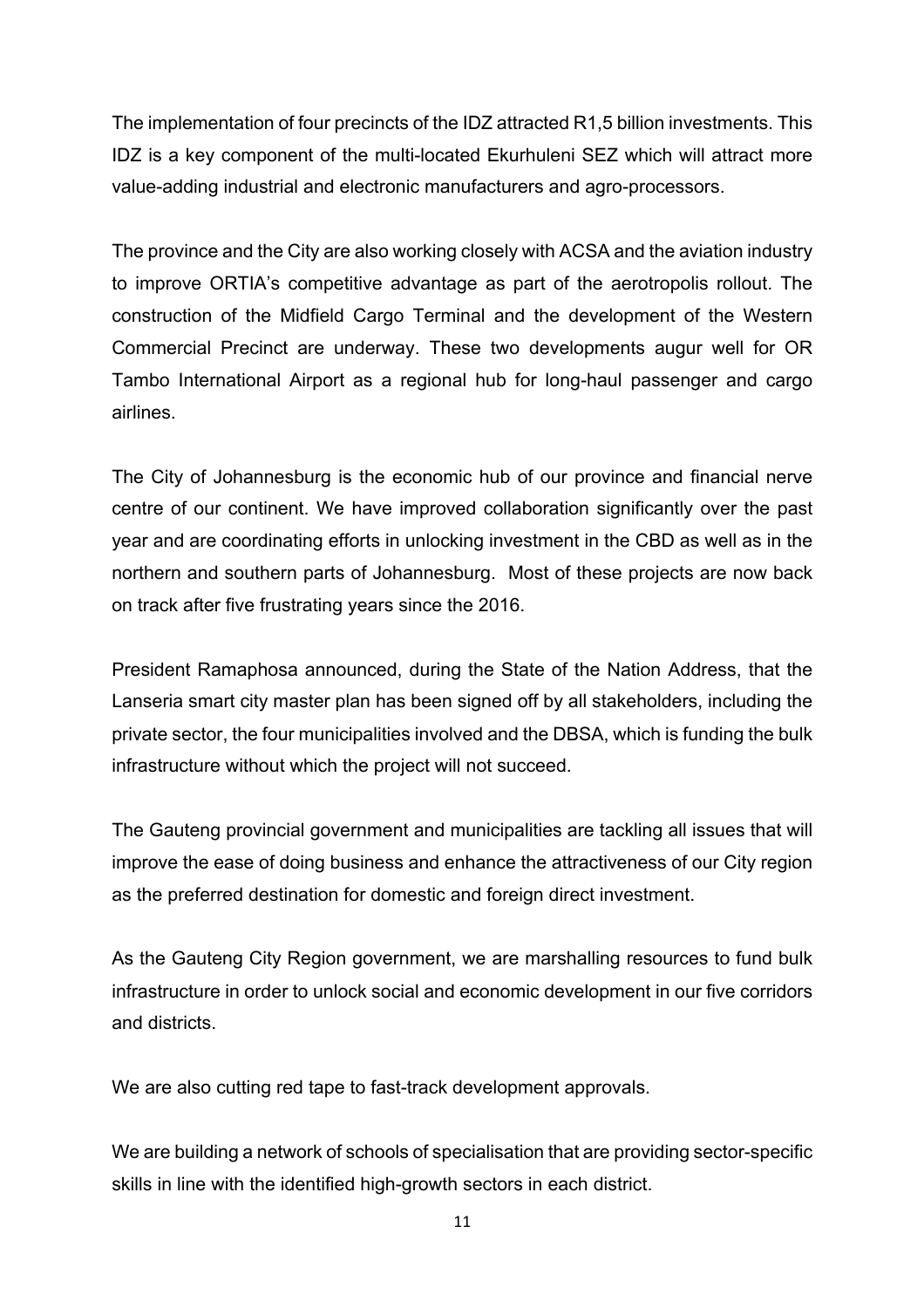Through industry action labs, we are building industry-specific partnerships and sector-based social compacts.

One critical area of infrastructure investment is about building and ensuring access to high-speed internet. This is crucial for harnessing the opportunities of the fourth industrial revolution.

We are implementing the Gauteng Fourth Industrial Revolution (4IR) Growth and Digitalisation Strategy which has four pillars: Digital Infrastructure, Enabling Environment, Enabling Technologies, and Human Capital Development. This will enable our City Region to build a dynamic digital economy that offers employment to the youth and opportunities to entrepreneurs.

Guided by the Gauteng 4IR and Digital Transformation Panel, we are rolling out several initiatives to achieve the following:

- Reliable connectivity that provides inclusive access, supports new business, creates new players and markets, and improves government services.
- Improve Gauteng's competitive positioning through 4IR and other technologies.
- Improve research, development, and innovation.
- Develop skills for the future of work.
- New approaches to developing policies, frameworks, and standards (e.g. interoperability, privacy, and security) in the context of a rapidly changing world.

Over the past eleven months of COVID-19, the provincial government has shifted the delivery of more public services onto digital platforms.

More public facilities including schools, hospitals, clinics, libraries and government offices are now connected through the Gauteng Broadband Network (GBN).

The COVID-19 data centre was also established and artificial intelligence tools were deployed to enhance decision-making in a way never done before.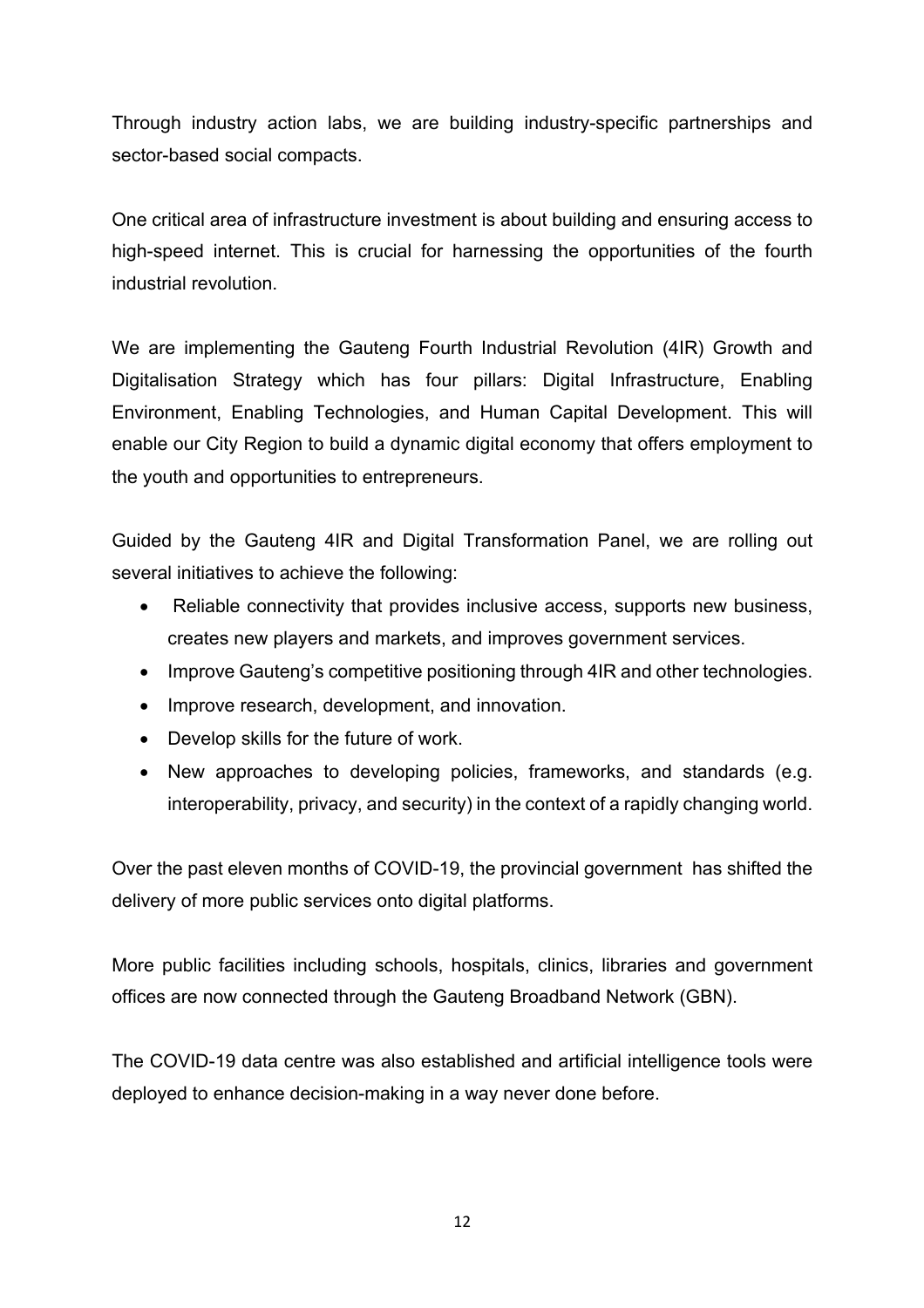Wi-Fi hotspots at all public facilities have enable many people, especially in townships, to stay connected an access online information and services.

Working in partnership with Tshimologong Centre, the Gauteng Innovation Hub and the University of Witswatersrand, we continue to invest in digital skills and promote digital entrepreneurship.

The #DigitalSistaz intervention that targets females, was introduced to develop, and build a sustainable ICT talent pool which includes skills in Artificial Intelligence, Big Data, and the Internet of Things.

We are continuing to work with the Public Private Growth Initiative (PPGI) to make Gauteng the best and preferred location for the ICT global companies and startups.

In addition, the work we are doing with the Global Business Services or Business Process Outsourcing Sector has led to over 30% growth in jobs in this sector in the last three years in Gauteng.

Building and maintaining an efficient road network and providing affordable and reliable public transport is crucial for the people and economy of our province.

We have now aligned the building of all the new roads to our economic reconstruction and recovery plan to unlock the investment in various corridors and districts. In order to address the unacceptable and costly delays in road construction, the Department has now established dedicated technical capacity.

We have made a commitment to construct and rehabilitate 18 arterial roads to integrate and improve the movement of goods and services in the province. Limited activity in the construction sector due to COVID-19 slowed down some infrastructure projects.

However, we are pleased that the construction of phase 2 of the N14 has been completed as well as the R28 that connects the West Rand and Sedibeng districts.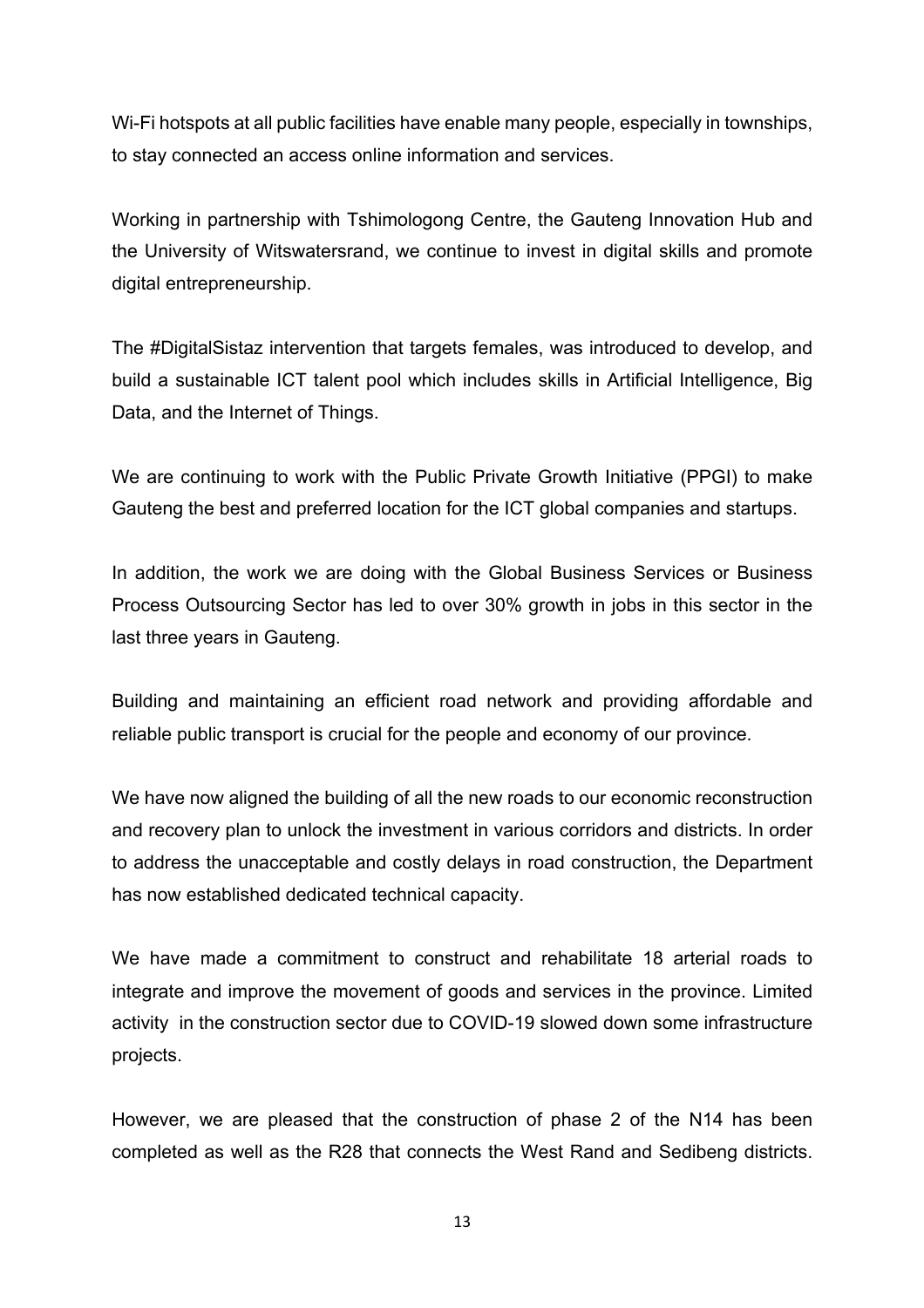Substantial work is also underway to patch, rehabilitate and resurface major roads that were affected by the recent heavy rains.

Our investment in public transport infrastructure-logistical hubs, intermodal facilities, rolling stock, buses and taxis remains key.

Although the purchase of additional coaches for the Gautrain is discontinued due to the downward trend in demand, we are going ahead with the plan for the expansion of the footprint of the Gautrain to the Eastern, Western and Southern parts of our province.

The establishment of Gauteng Transport Authority is taking us closer to the single, integrated, inter-modal, reliable, safe and affordable public transport system across the Gauteng City Region. We will have a single ticket for all modes of transport in Gauteng by the end of this financial year.

The minibus taxi industry plays a critical role in the public transport system of our province and we have long expressed our intention to stem out the violence and integrate the industry into the comprehensive public transport system.

Between 2015 and 2019, we had many engagements with the taxi industry about the challenges facing the sector. Ongoing conflict, violence, instability and murders saw the appointment of the Commission of Inquiry into Taxi Violence in September 2019, to probe the underlying causes of the conflict and the people involved.

We are happy to report that the Commission concluded its work in December 2020 and released its report publicly this month. The findings and recommendations of the Commission are wide-ranging and far-reaching.

The Executive Council has welcomed the Commission's Report and further mandated the MEC for Roads and Transport to move with speed in implementing the recommendations of the Commission, especially to ensure effective regulation and transformation of the sector.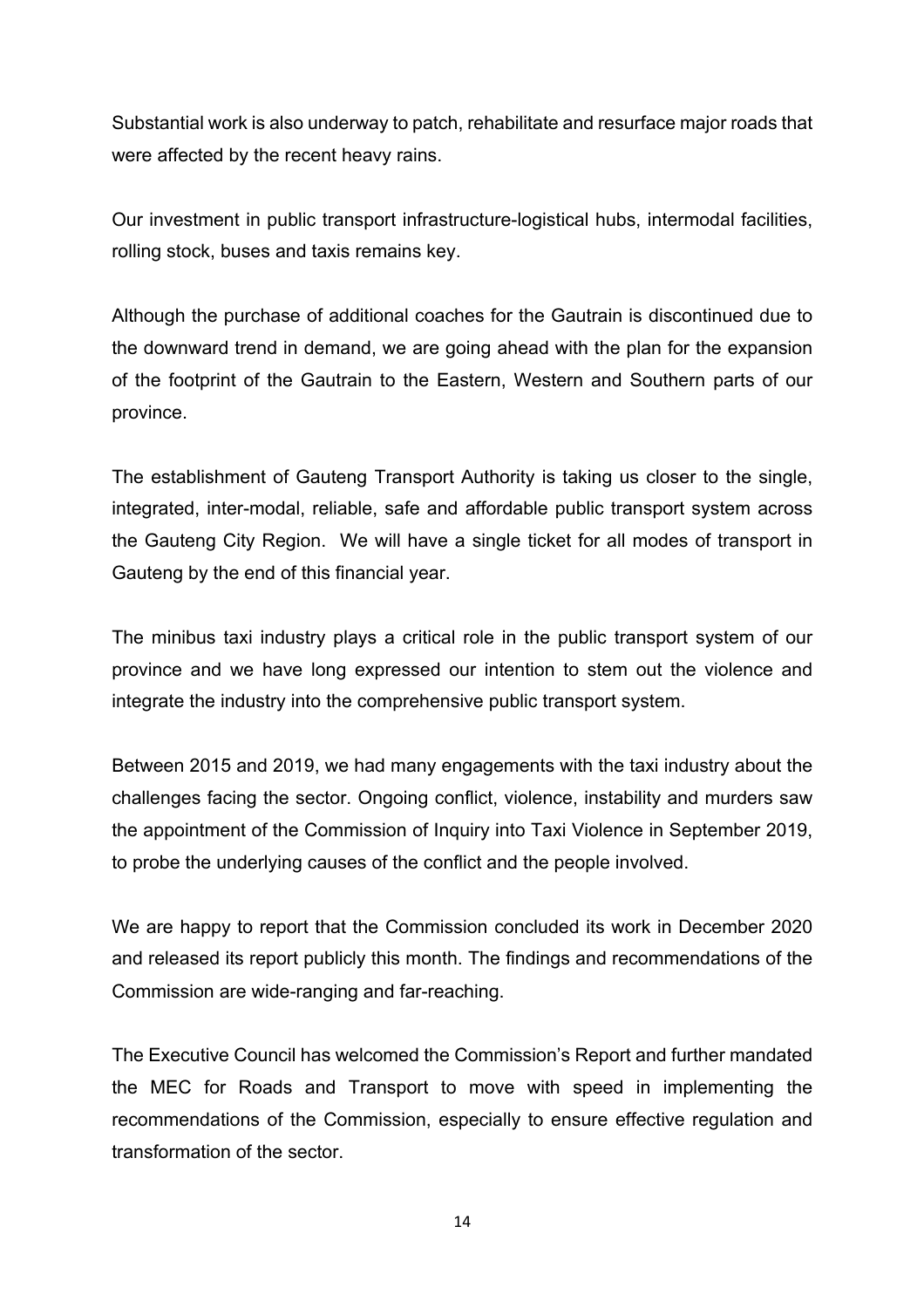I would like to thank retired Justice Jeremiah Shongwe (Chairperson), Mr Rudolph Lungile Mabece, Mr Hlula Msimang and Ms Dimakatso Mamiki Selesho (Secretary) for their diligence in handling such a delicate task.

As the Gauteng City region, we have been taking a lead in building a post-apartheid urbanism and sustainable urban agenda. Spatial injustice needs to be confronted with a radical counter-narrative of inclusive, sustainable and transformative urbanism.

In achieving this objective, urban land use is a strategic tool for transforming social, spatial and economic relationships among our diverse people in order to integrate them so that they live together as equals.

Since the start of the sixth administration in May 2019, we have also completed 18 154 units and 14 677 sites to the residents of our province. We have registered 13 789 title deeds and have formalised 52 townships.

Significant work is taking place on the revival of urban renewal projects in line with the commitment we made in 2019.

We introduced the land release programme, which allows government to provide serviced sites for people to build houses for themselves.

We are happy to report that 9151 sites have been identified across the province and the handover process was affected by COVID-19 regulations. The administrative processes are being completed to ensure that the handover process starts in March.

We continue to make progress in the formalisation of informal settlements and upgrading of hostels across the province. This work is part of our programme of transforming Gauteng, specifically the townships, to improve urban quality of life.

We are equally aware of land invasions, especially where we have identified land for serviced stands and the building of human settlements. We are working with Municipalities and law enforcement agencies to stop land invasions across the province.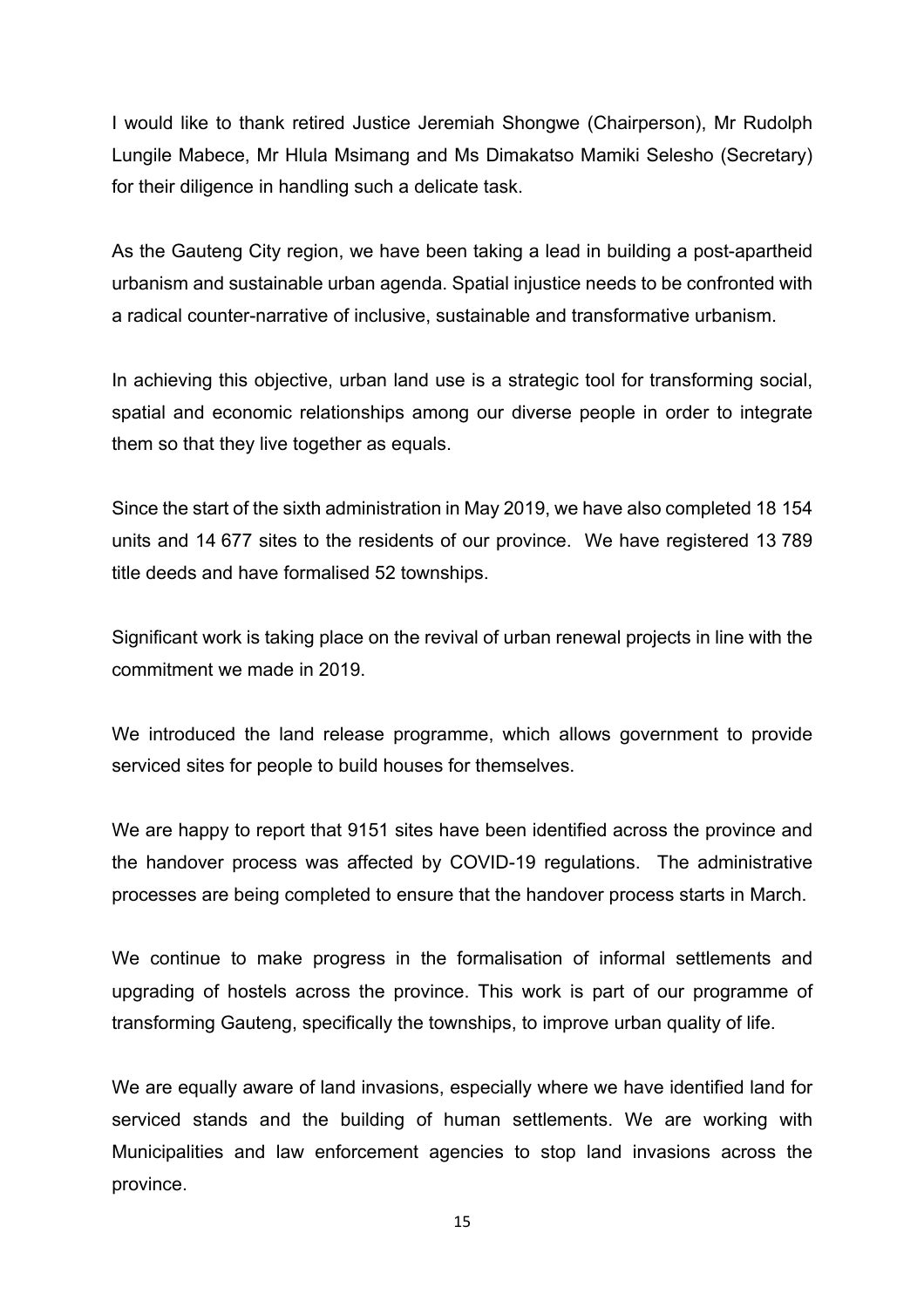Infrastructure investment enables us to achieve multiple objectives such as improving the quality of life of Gauteng residents, unlocking private sector investment, broadening empowerment and creating jobs. It is also through infrastructure development and investment that we are able to transform the spatial settlement patterns and economic geography of our province.

Creating a new regulatory environment and financial instruments which support the growth township businesses is one of the economic policy thrusts of the ANC-led administration.

In addition, we are using infrastructure projects, to support township enterprises as well as Black-owned and women-owned businesses. In this regard, we have allocated a total of 917 infrastructure maintenance projects to registered township-based SMMEs, to the value of R598 million.

In line with the commitment, we made in 2019, we have empowered 50 emerging black firms as contractors and sub-contractors, including women and youth-owned businesses. We have trained 20 emerging contractors through the contractor development programme. In addition, 154 township-based SMMEs are subcontracted to various new infrastructure projects to the value of R131 million.

We have completed public consultations on the Township Economic Development Bill, and we received invaluable inputs from members of the public and government institutions at all levels. We will table the Bill in April for consideration by the Gauteng Provincial Legislature.

Madame Speaker, this year, 2021, should see the passing a historic piece of provincial legislation that will remove the institutional and regulatory obstacles that hinder the development and growth of township businesses.

The new Township Economic Development Act that should be passed by the Legislature seeks to address the following: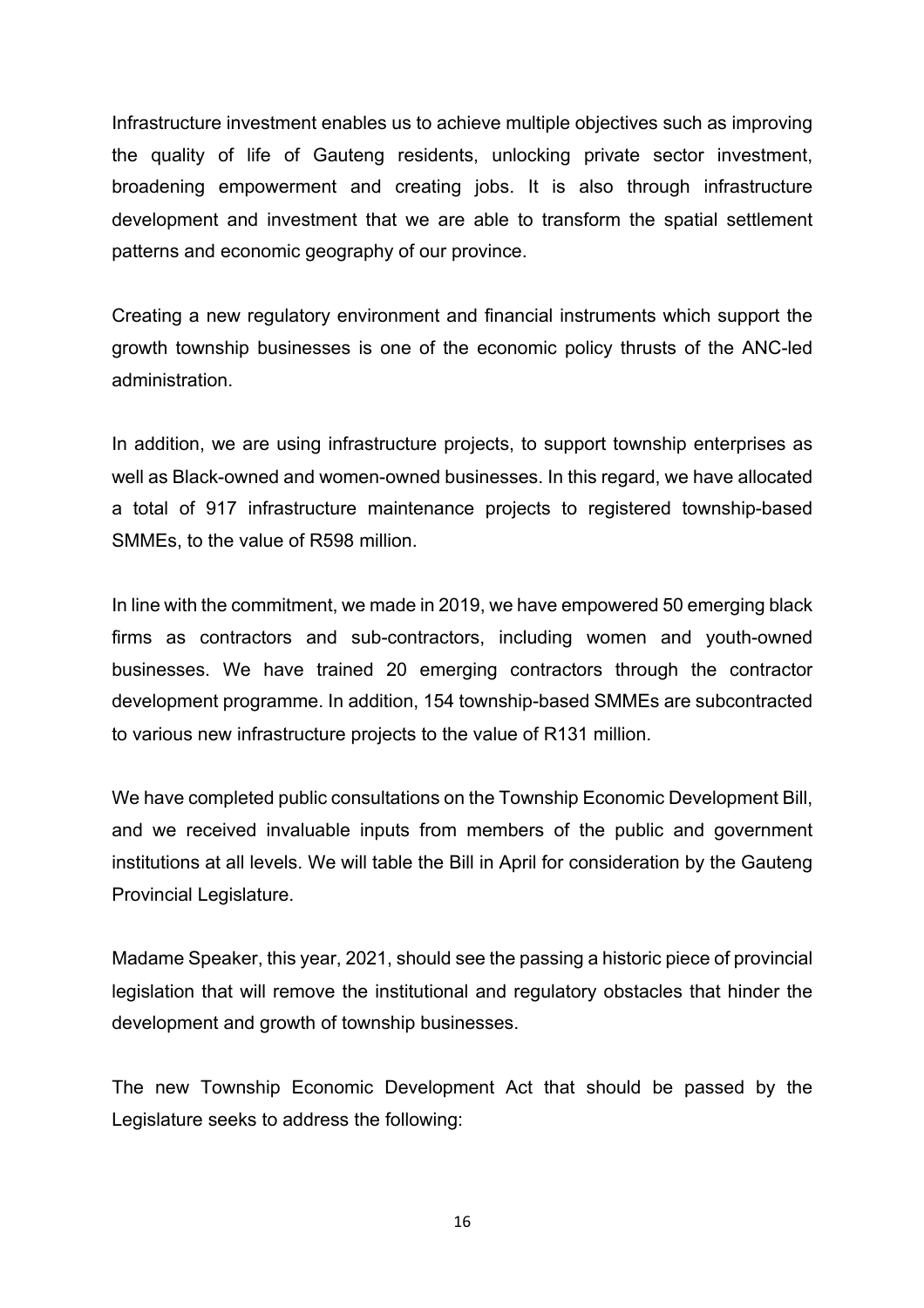- Creating new developmental regulations and by-laws that will make it simpler, easier and cheaper to formalise more than 90% of informal businesses, thus enabling these businesses to access financial and non-financial support from government and the private sector.
- Setting up an institutional and legal mandate for the creation of the Township Economy Partnership Fund which will pull both public and private sector resources to fund township-based businesses, especially small business and start-ups that find it difficult to access funding from financial institutions. The seed funding for this initiative is already available. Details will be announced by the MEC for Finance and the MEC for Economic Development.
- Creating a legal framework for provincial government and municipalities to support the development of township real estate, turning taxi ranks into business hubs and providing infrastructure in township high streets or commercial nodes.

As Gauteng was losing 660 000 jobs during COVID-19, we had substantial activities through our social development, youth development and infrastructure initiatives to create both short term and permanent jobs.

Government departments created 15 152 jobs in the social sector, while the infrastructure sector yielded 6 909 job opportunities, giving a total of **22 000 jobs** that managed to put bread on the table and enhanced the employability of those who participated.

Gauteng municipalities created **10 581** work opportunities through social, infrastructure and environment programmes in the midst of COVID-19.

The Welfare-to-Work programme has created **3 000 jobs and small business opportunities** for young mothers, moving them out of child support grants.

The Tshepo 1 Million programme created opportunities for **94 839** young people to formal placement in jobs, internships, learnerships and business opportunities.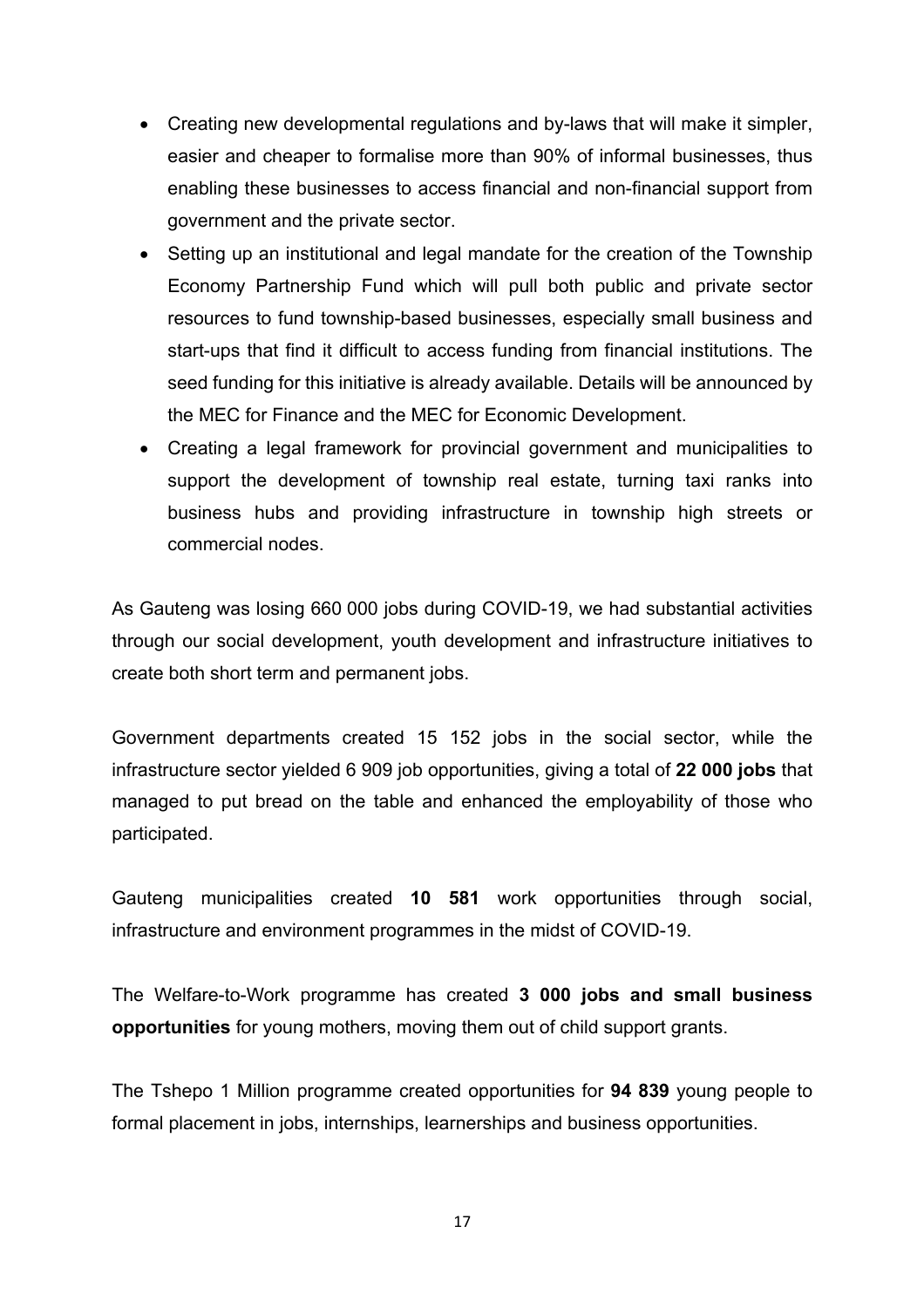To summarise, government social development and environmental programmes, infrastructure projects, youth development initiatives and women empowerment interventions have created more 130 000 short term and long-term employment and business opportunities. This has mitigated the negative impact of 660 000 jobs lost in our provincial economy during the first half of 2020.

The point that must be made is that government can make a direct contribution to job creation and business development, while simultaneously creating an enabling environment the private sector-led massive in employment.

# **Recalibrating social policy – getting optimal educational and health outcomes, winning the war on crime and tackling poverty and hunger**

As the provincial government, we have always insisted that education is the number one priority in our social policy and human development endeavour.

The COVID-19 pandemic put the 2020 academic year at great risk and caused many anxieties among parents, learners, educators and authorities. Never have we witnessed such large scale disruption of education since the dawn of democracy.

As a result, there were growing calls to throw in the towel and cancel the 2020 academic year. However, the advice by scientists and insistence by government that schools should re-open under strict health protocols, helped to save the academic year. Lots of adjustments had to be made to ensure continuity of learning under difficult conditions of COVID-19.

We thank our educators and learners for showing great resolve and resilience, especially the Class of 2020 and their educators.

As the Minister of Basic Education announced the Grade 12 results yesterday, Gauteng has maintained the second position after the Free State province, with a pass rate of 83.75%.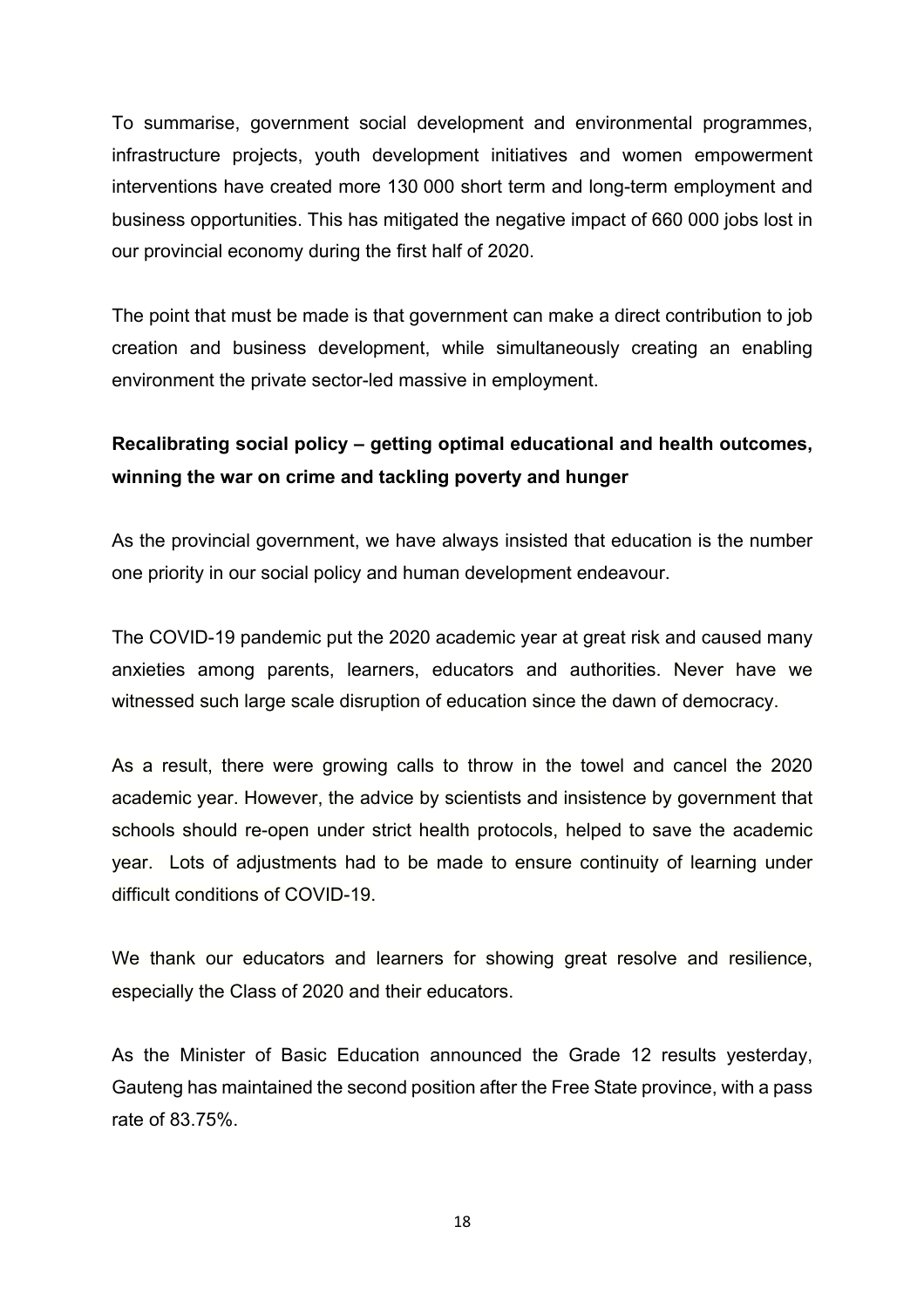Our province had the second highest number of learners who wrote exams for the National Senior Certificate in 2020 - 110 191 learners.

Let us look at the quality of the results much more closely.

We are pleased that despite all the odds of COVID-19, six Gauteng districts are in the top ten best performing districts in our country. Of the six, five are placed number 1-5 best performing districts. Some of these top five districts have township schools in Atteridegville and Olivenhoutbosch. This tells a story of system-wide performance.

The throughput rate has improved from 77% in 2019 to 79% in 2020, accounting for almost 8 out of 10 learners who started school twelve years ago having completed Grade 12 in 2020. This is a mark of progress. Our goal is to increase the throughput rate to 95% by 2030.

Gauteng contributed the highest number of bachelor passes in the country in 2020, at 49 679 as compared to 43 494 in 2019. Learners from township schools are staking their claim in the number of bachelor passes and distinctions coming out of Gauteng. Again, this is an indication of the progress we are making, given the size of our education system.

MEC Lesufi will release the results on Wednesday, giving more details about the performance of the Class of 2020, who braved COVID-19 and refused to allow their dreams to be disrupted by the pandemic. We salute our learners and their educators!

During the year under review, we continued to invest in the modernisation of our education system. Over 10 000 classrooms were ICT enabled, 10 000 LED boards have been installed in classrooms, 20 000 laptops were distributed to educators and 200 000 tablets were distributed to learners.

Last year, we made a commitment that this ANC-led provincial government will focus on increasing enrolment and performance in the foundation phases. We are now paying greater attention to ECD and primary schools.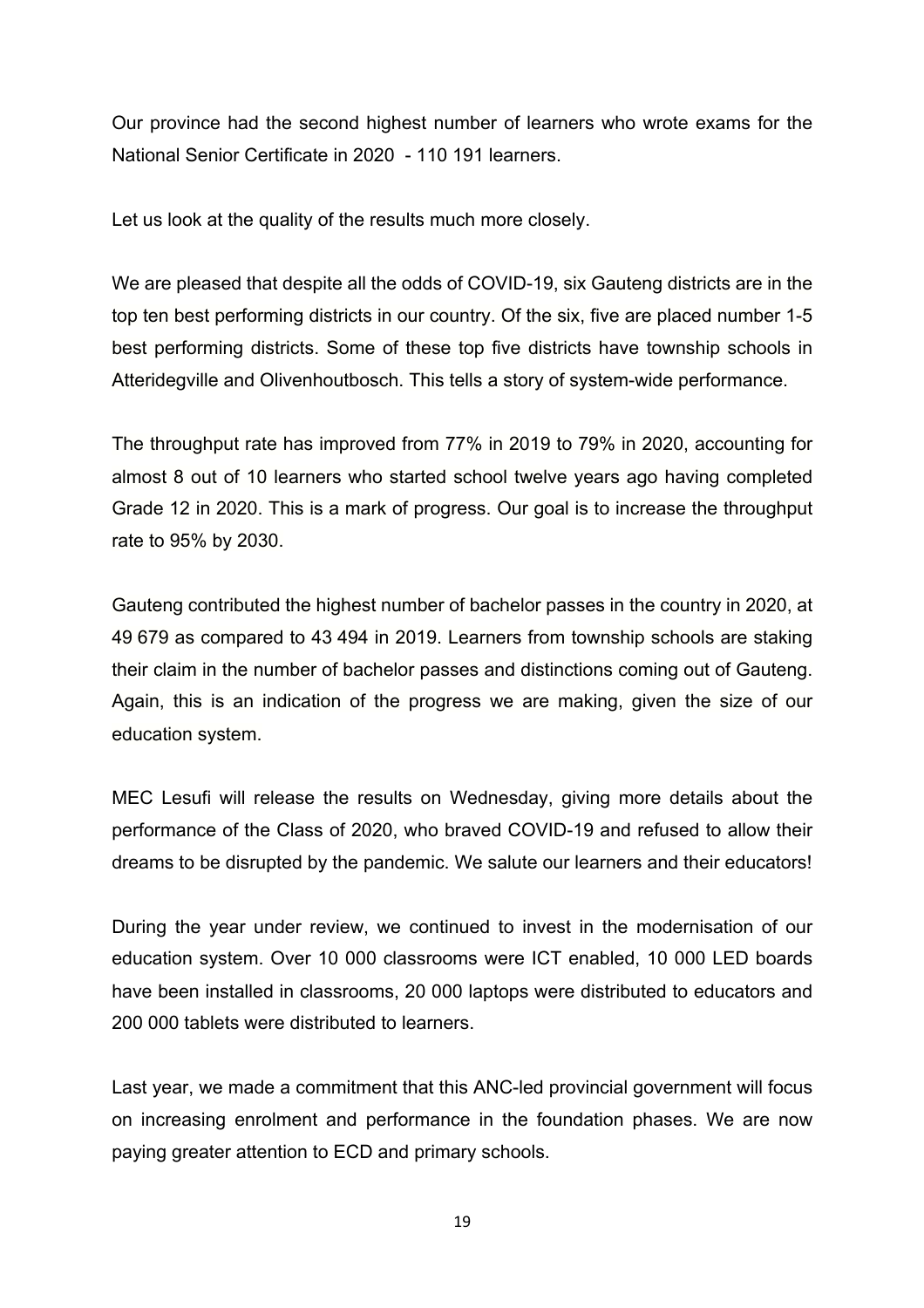In accordance with the directive, I gave to MEC Lesufi at the beginning of this term, the evaluation report of all Grades will be published annually.

As announced by President Ramaphosa in the State of the Nation Address, one of government's priorities this year is to regain lost time, improve educational outcomes from the early years through to high school.

Our plans in regaining lost time include:

- Reviewing the time-table option per school to minimise the impact of the rotational timetable on syllabus coverage.
- Adjust daily/weekly timetable to cater for interventions and/or catchup.
- Reduction in the number of days allocated for formal examinations in June to make additional days available for teaching and learning.
- Promote writing of June examinations until the last day of school in June and marking to take place in the winter holidays.

The COVID-19 pandemic has brought home the stark reality that 19% (3 million) of Gauteng residents are unable to meet their daily nutritional needs.

The food security intervention was one of the most successful in our COVID-19 response. Between April and December 2020, we provided more than 650 856 households with food relief, reaching over 3.2 million people in Gauteng. This is the biggest food security effort ever undertaken by the government.

The private sector and Non-Profit Organisations also supported an additional 1 million people in Gauteng.

The COVID-19 income relief grant for the unemployed reached more than 600 000 unemployed people in the province.

A total of 2 344 homeless people were provided with shelter, three meals daily plus psychosocial support, medical assessments, and treatment for substance abuse.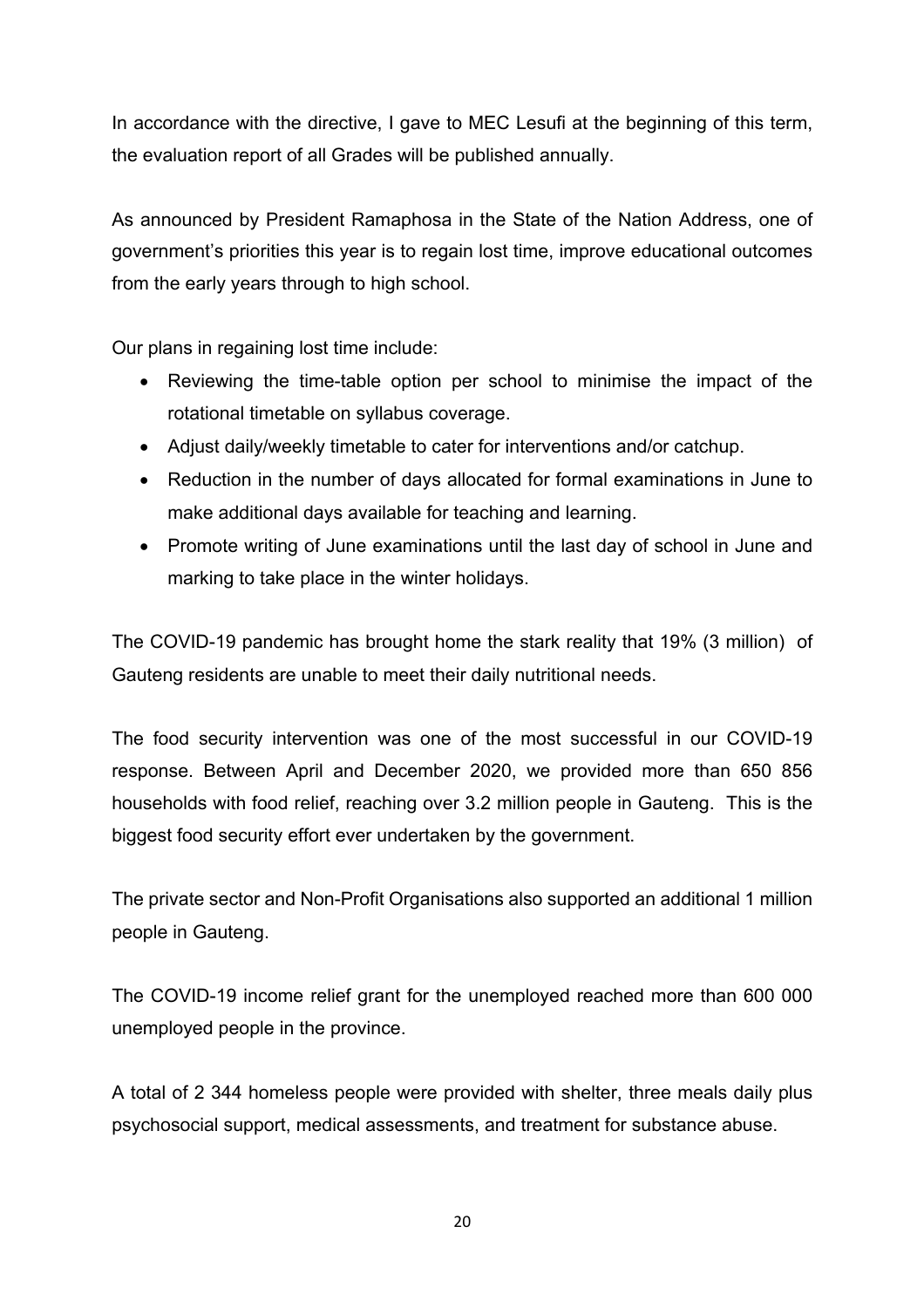More than 1,3 million girl children have benefited from the Dignity programme.

Going forward, we will intensify work on combatting urban poverty, hunger and homelessness in Gauteng. We are supporting the creation of community and household food gardens, to ensure that the 3 million food insecure people participate in growing food for themselves so that no one goes to bed hungry.

Over the years, many of us have tended to under-estimate the full potential of Gauteng's agricultural and agro-processing sector. We need to vigorously promote urban agriculture as a key sector for employment, entrepreneurship and food security.

In keeping with our commitment to support Black farmers and agro-processors over the next five years, I can report that we have facilitated the commercialisation of 9 Black farmers and five Black agro-processors. Sixty-eight Black smallholder farmers were linked to markets through facilitated engagements with fresh produce markets and Retailers.

With the partnership and collaboration of the fresh produce markets and the township retailers, we are confident that we will be able to facilitate 350 black smallholder farmers with market access by 2024.

More work will be done in agricultural nodes such as Hekpoort in Mogale City, Devon in Lesedi, Bantu Bonke in Midvaal and Sokhulumi in the City of Tshwane.

We call on the municipalities to release land and provide support to those who want to be involved in agriculture as a business, including the youth.

To be a thriving and prosperous province, a place of great promise for everyone, we need to make Gauteng safe. We need everyone to feel safe and be secure.

We have adopted a coherent and integrated 5-year Gauteng Policing Plan which is supported by resource allocation.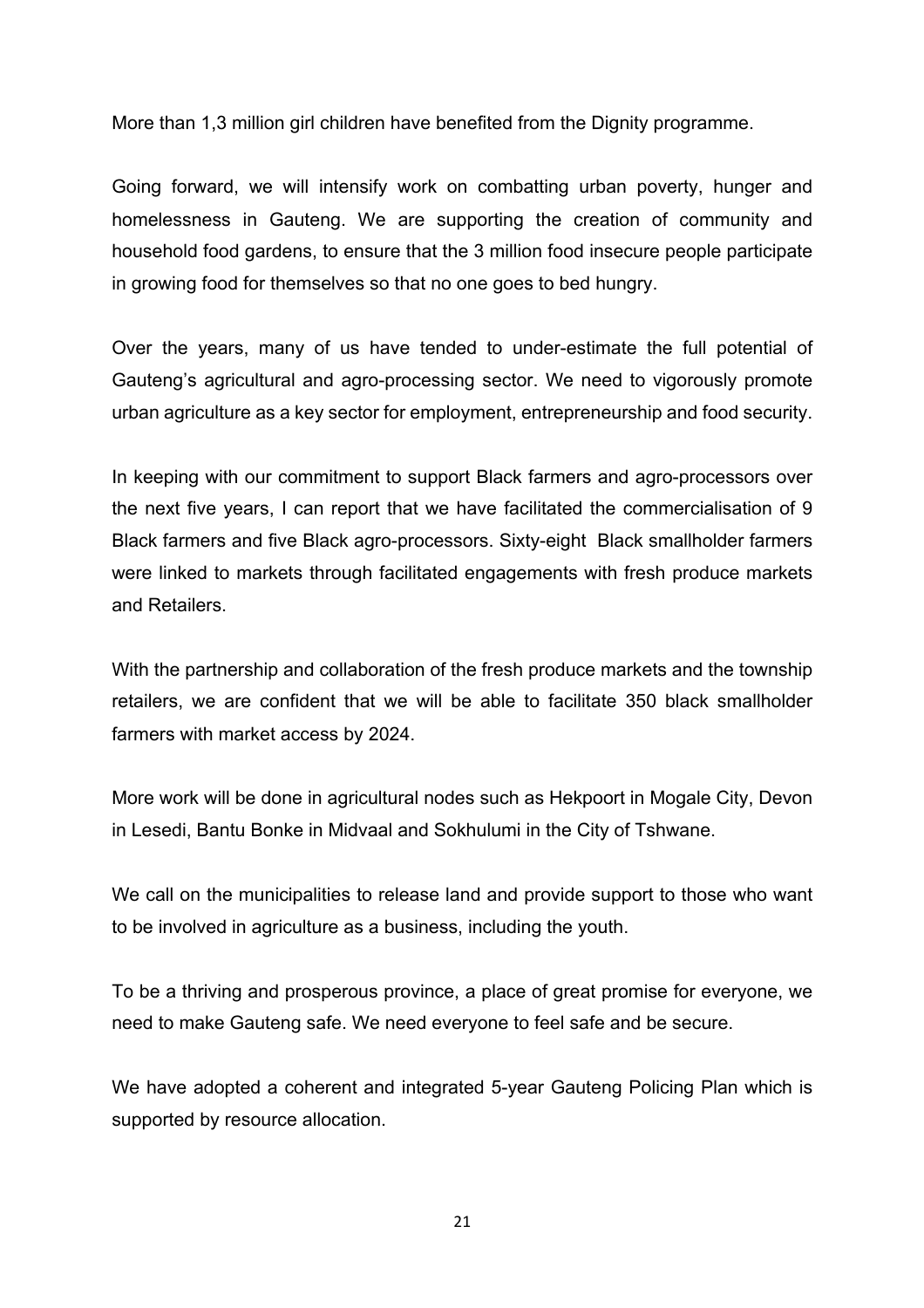The success of this plan is demonstrated by the highly visible and effective Operation - "O kae Molao". Since March 2020, a total of 2 919 operations were undertaken with other Law Enforcement Agencies, targeting various crimes including the illicit economy, theft, counterfeit goods and GBV.

It is for this reason that the Gauteng provincial government has decided to provide additional resources to the law enforcement agencies.

On Saturday, 20 February 2021, we handed over 50 high-performance vehicles fitted with cutting-edge crime-fighting technology to the SAPS as part of our commitment to fight crime.

In addition, four mobile police stations are currently being manufactured and will be delivered during the first quarter of the 2021/22 financial year. The mobile police stations will help the police to provide services in high density areas where there are no police stations.

We have also made a commitment to tackle Gender-Based Violence and Femicide frontally and decisively by providing **five (5) Community Service Centres** (CSC's) and **eleven sedans** prioritised Victim Empowerment Centres.

Although we are not required by law to provide resources to the SAPS, we have decided to do more than oversight by joining hands with the police and fight crime together. We are doing all these to enhance police visibility and police response in crime hotspots, on highways and in public spaces on a 24-hour basis.

From the crime stats released by the Minister on 19 February, the Trio crimes are decreasing, especially house and business robberies. We are also happy that crime in our province overall has gone down by 9.6% between October to December 2020.

However, I am utterly perturbed by the increase in gender-based violence and femicide, the crimes against women and children. This underscores the reality that women are under siege and we must respond with all arsenal to completely put a stop to the violence and killing of women and children in our society.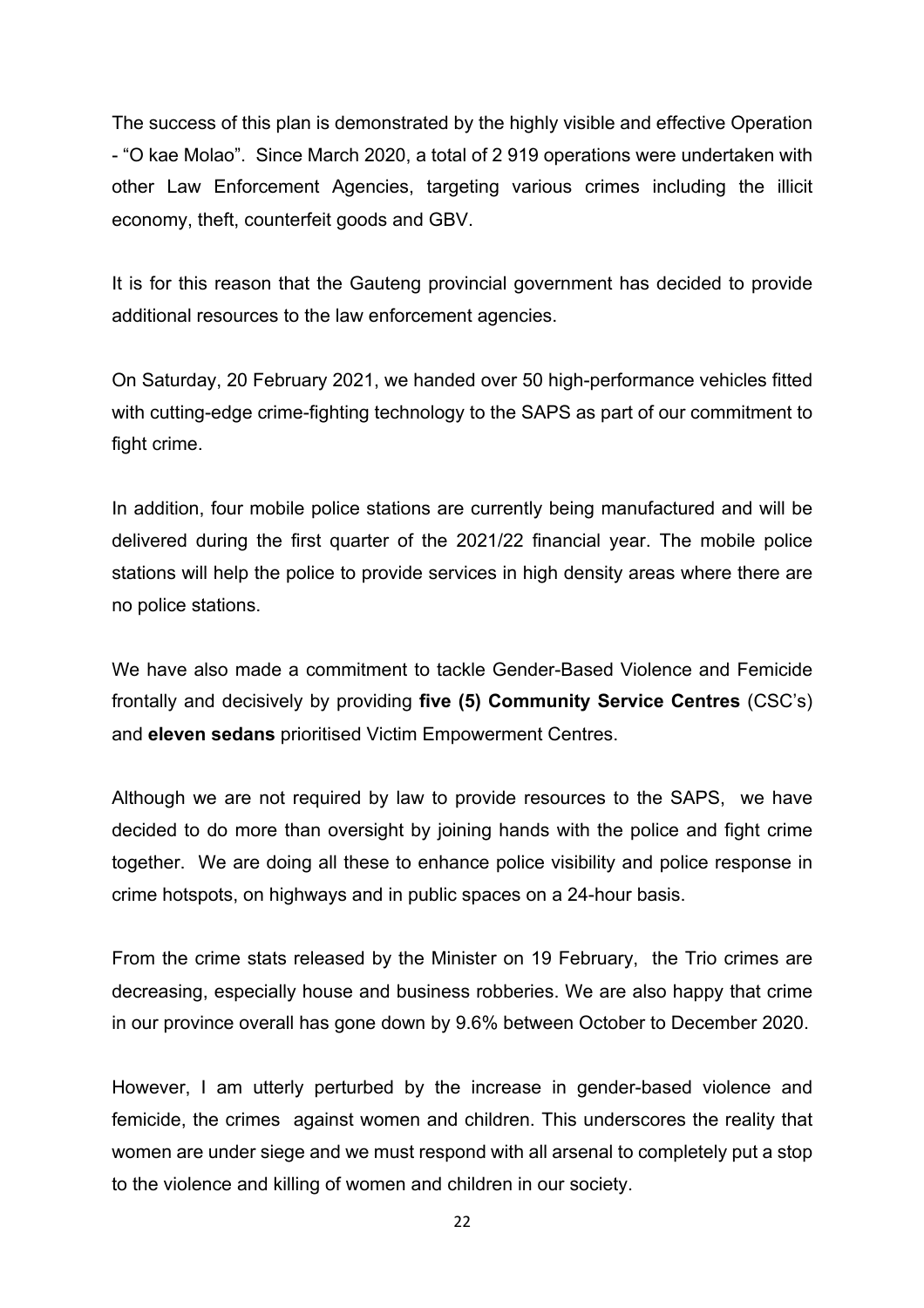There should be no place to hide for men who abuse or kill women and children in this beautiful province. We must find perpetrators of GBVF and bring them to book, regardless of their place or influence in organisations and society.

Last year President Ramaphosa declared Gender-Based Violence and Femicide as another pandemic facing our country. The President, in marking Women's Day last year said, "South Africa is in the grip of two pandemics - the coronavirus pandemic and the scourge of Gender-Based violence and Femicide, this cannot continue. We can no longer, as a nation ignore the deafening cries of women and children for protection, for help and for justice."

The Gauteng Government launched the Gender-Based Violent Brigades programme, which facilitates and strengthens survivor-focused, resourced and co-ordinated response to GBV. To date, we have recruited, screened and inducted 620 GBV Brigades. The Brigades are raising awareness in communities and assisting victims of GBV to open cases and break free from abusive and toxic relationships.

I am pleased that to date, 40 000 households have been visited by the GBVF Brigade for psycho-social support. The fight against GBVF must not only be fought in communities, many young women in institutions of higher learning are victims of this pandemic.

Working together with the police and NGOs, the provincial government conducts candle lighting sessions at which victims and families are provided with feedback on their cases.

We urge the police not to turn their backs on women who go to police stations to open cases of gender-based violence and not to re-victimise them. Police must enforce protection orders and must apply the law on defaulters. There can be no mercy for perpetrators of Gender-Based Violence.

We would like to thank the private sector companies, especially Tracker, Business Against Crime and Crime Watch, for working with law enforcement agencies in "O Kae Molao" and othe crime prevention operations.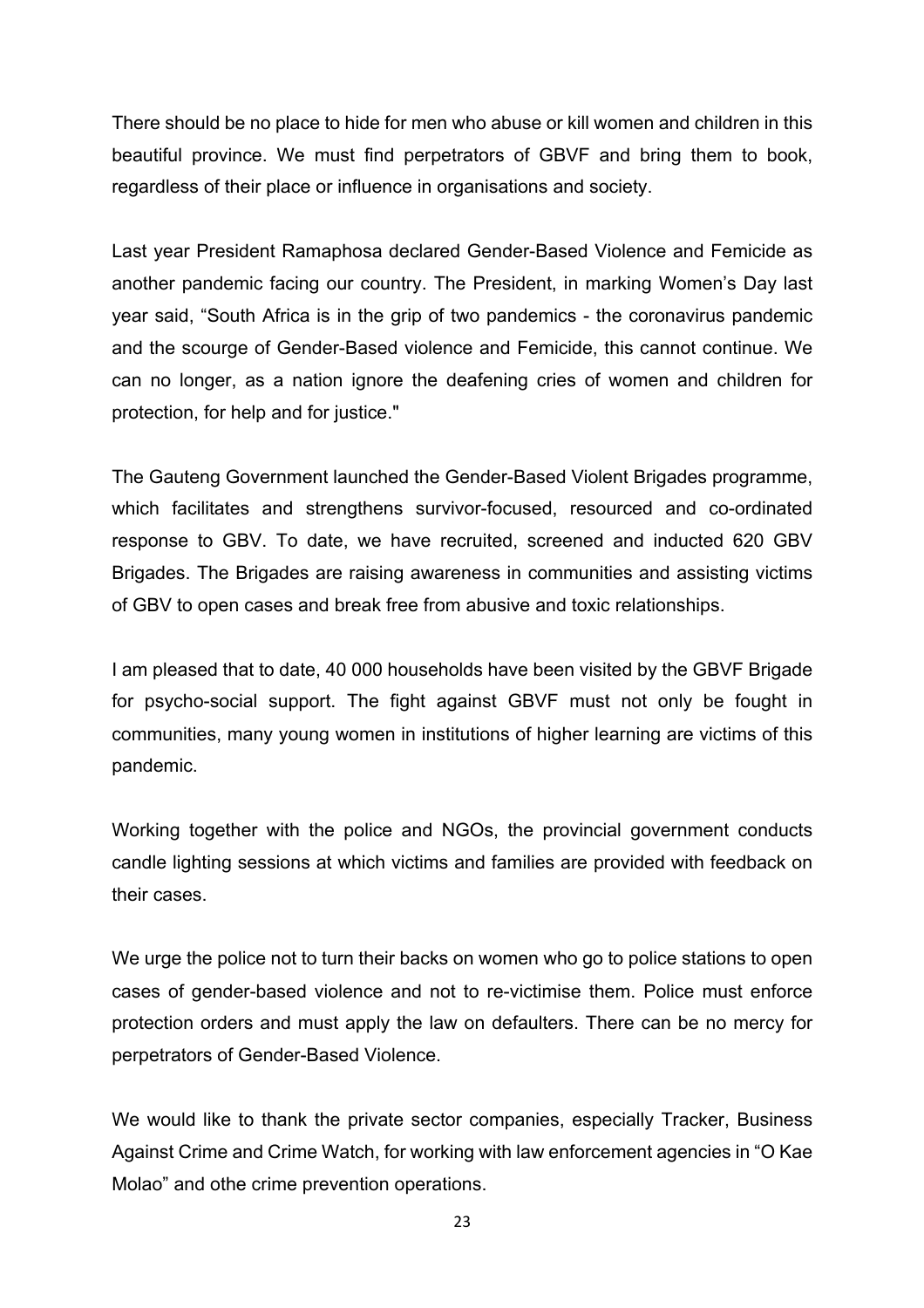Community mobilisation is a critical pillar of our safety strategy. This pillar is executed through establishing functional community policing forums and deployment of community patrollers as a force multiplier. It is only when communities co-operate with police and come forward with information that crime will be fought effectively.

We have a total of 4 234 Community Policing Forum members who are trained and equipped with properly labelled reflectors to increase police visibility, specifically in high-crime areas.

Last year, we made a commitment to employ 400 additional traffic police officers, over the next three years, in order to increase visibility and enhance road safety in the province.

I am pleased to announce that 157 traffic officers have been employed. We will add more officers this year until we reach our target of 400 in 2022.

The three metropolitan municipal areas, Tshwane, Johannesburg and Ekurhuleni collectively account for 82% of all road fatalities from all the roads in these areas. It has also become clear that most fatal crashes occur at night, on weekends and within urban areas.

Without fear of contradiction this can be attributed to the abuse of alcohol. As South Africans, we cannot continue like this, something drastic must be done.

This year, we will review and tighten the regulations governing the sale of alcohol in Gauteng.

MEC Mazibuko and Provincial Commissioner, Lt General Mawela, are working very well with metro police and traffic departments of on crime prevention and traffic management operations. The problem we had in some metros which were not keen to cooperate with provincial law enforcement agencies, has now been resolved.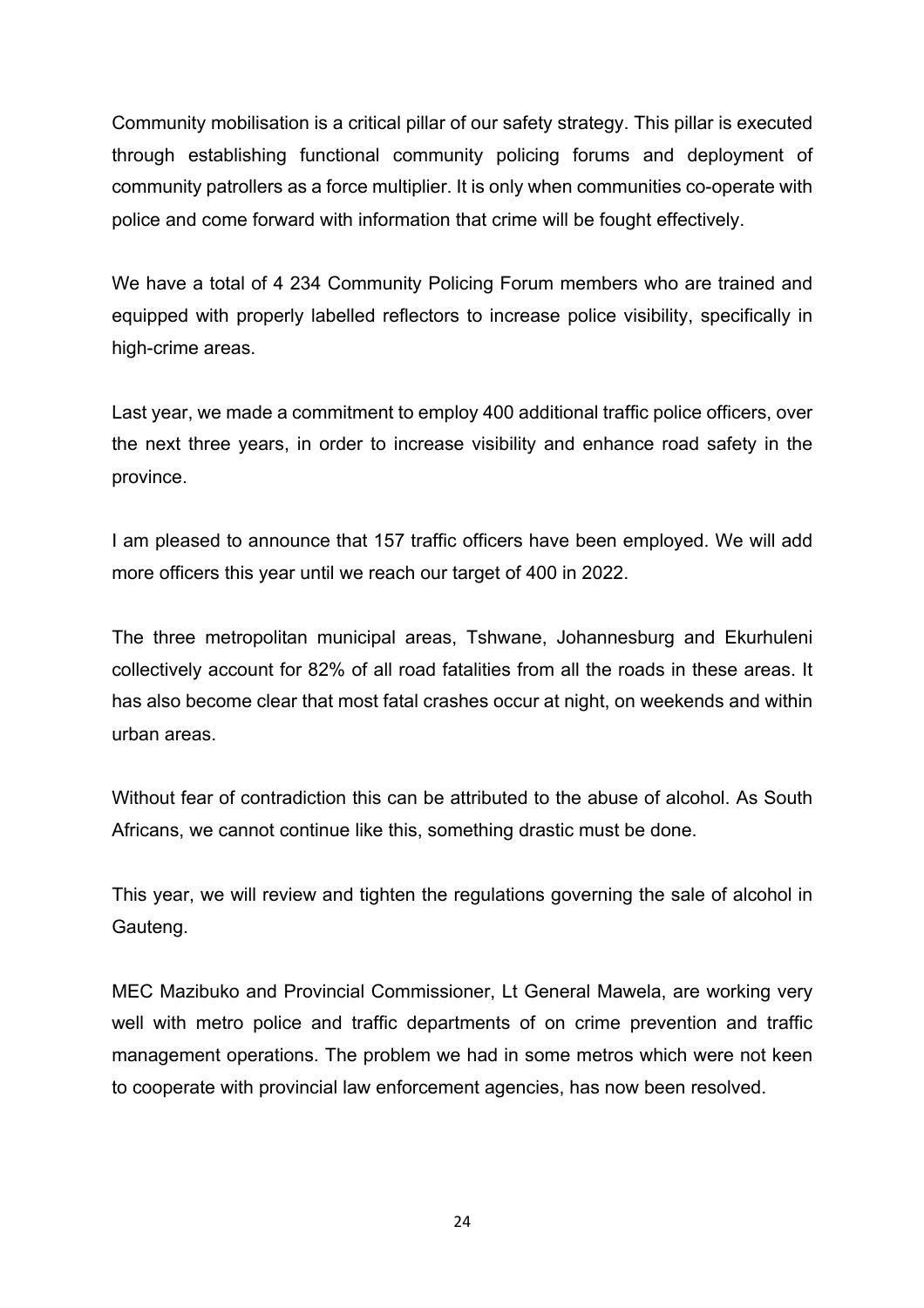Our municipalities must also focus on the enforcement of by-laws and improve the functioning of Municipal courts. Municipalities must ensure they prevent invasion of land. We cannot allow this to happen in Gauteng.

The happiness index will show that the year 2020 was a difficult and unhappy one for our sporting fraternity and creative industries. COVID-19 shut down most activities and performances, destroying livelihoods of many people and denying us spaces and platforms of entertainment and social cohesion.

The Gauteng provincial government responded to the situation with a number of interventions to mitigate the negative impact of COVID-19:

- Gauteng Social relief Fund was established to provide some relief to 2 145 artists and athletes during the lockdown and 140 NGOs benefitted from the Grant in Aid.
- National Commemorative days as well as many cultural activities were moved online. This created an entirely new way of doing things that could not be imagined before the outbreak of the pandemic.
- Growing influence of eSport as a safe avenue for young people to engage in gaming. The provincial government hosted GauFive e-Games #FIFA21 tournament which was attended by gaming professionals and amateurs and contributed significantly to the provincial digital economy.
- The Gauteng government also expanded online library services and further installed gaming devices in community libraries and this helped young people in the townships to participate in gaming.
- The Gauteng Provincial Government has decided to intervene in the matter of the Mandela Museum to safeguard the interests of the public. The Mandela Museum is an emblematic heritage site which has a critical role in engendering a sense of identity and pride within the Soweto community and increasing public awareness and appreciation of the historical and cultural role of Soweto in South Africa and internationally.
- The Gauteng government also worked with the PSL to support all measures that led to the completion of the 2019/20 season in Gauteng, under strict COVID-19 protocols.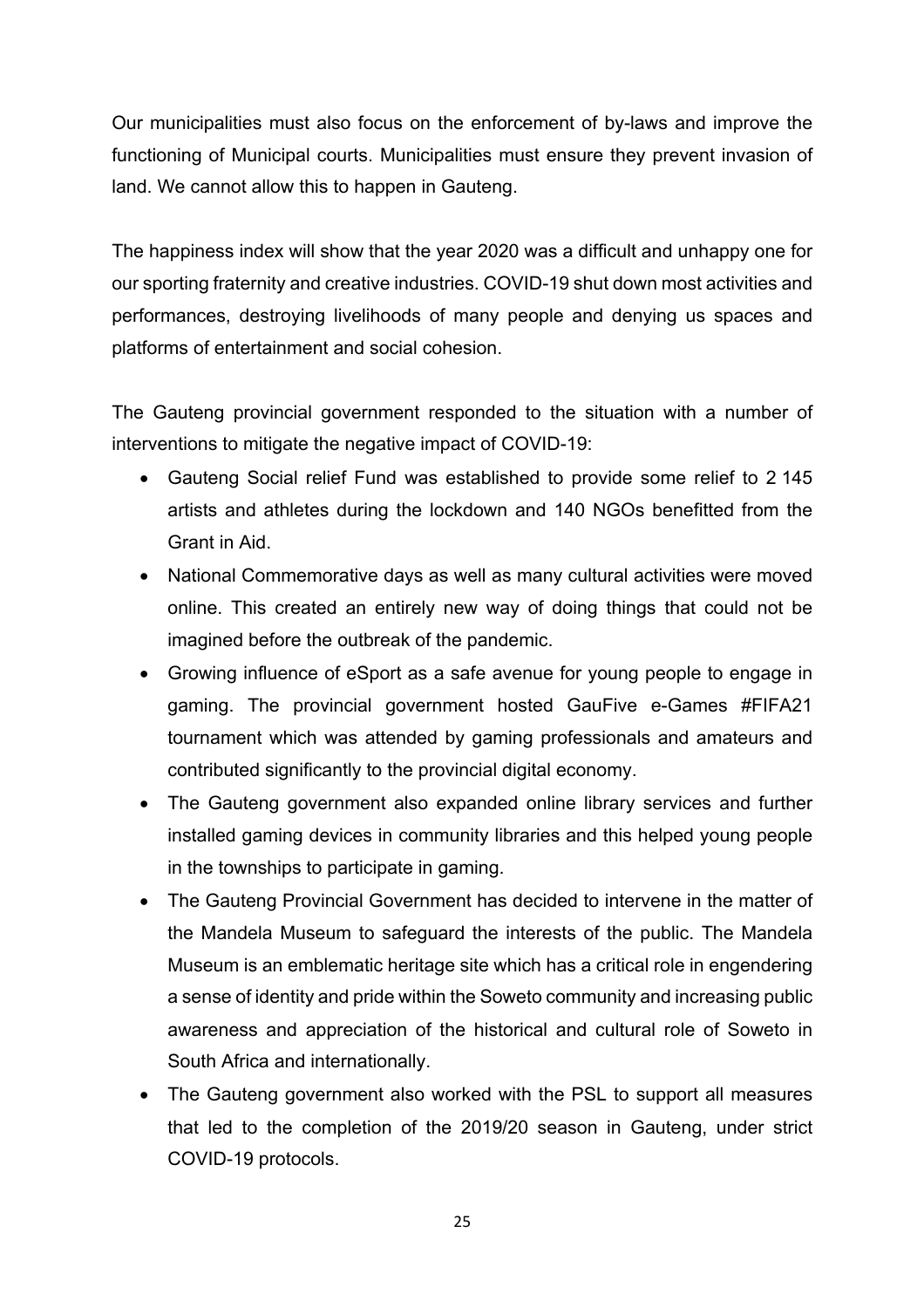### **Improving governance in The Gauteng City Region**

We have constantly asserted that a capable, ethical and developmental state is an indispensable weapon in our struggle to create the Gauteng of our dreams.

The COVID-19 pandemic has reaffirmed the need for a caring, capable, competent and ethical government that can deal with developmental imperatives, especially during pandemics, natural disasters and systemic crises.

Our response to the pandemic has also enabled us to strengthen seamless coordination and collaboration within the integrated Gauteng City Region and it has made the rollout of the District Development Model more practical and urgent.

We have achieved so much in strengthening inter-governmental relations in the past twelve months than we have ever done in the past twenty years. We have one Plan for the GCR and One Plan for each district and metro.

The matter of great concern is that the financial position of many municipalities deteriorated during COVID-19 due to the loss of over R8.75 billion in revenue between April and July 2020 in municipalities.

The loss had negative implications for service delivery and affected the resilience of municipalities. This resulted in a decline in spending on Capex projects by 42% and a decline in cash collection due to suspended credit control measures. Several municipalities struggled to pay their creditors such as Eskom and Rand Water.

We are working with all our municipalities in the province to improve their financial viability which was impacted by the national lockdown. We have a Multi-Disciplinary Team of Revenue Experts as part of the Debt Management Committee (DMC) to help struggling municipalities to develop an Integrated Revenue Enhancement and Debtors Management Plan and to ensure accurate billing.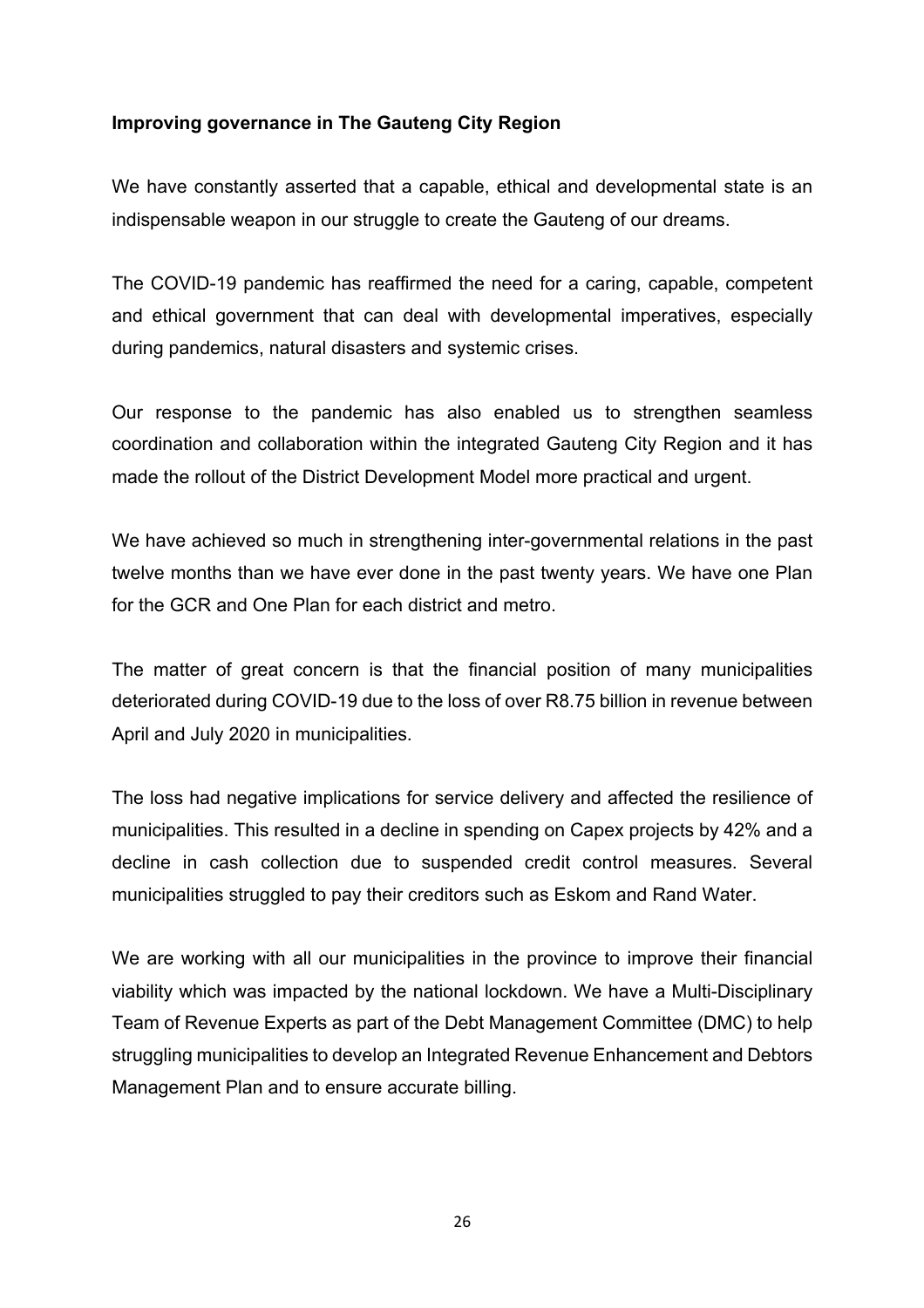As a result of the work of this committee, an amount of R1.62 billion was paid by the provincial government to municipalities between April 2020 and the end of December 2020.

The Emfuleni municipality, which was placed under partial administration in 2018, continues to experience serious challenges which are negatively affecting its capabilities to provide uninterrupted services to residents. We are working with national government and State-Owned Entities to address service delivery and governance challenges.

We will not rest until we have helped the municipality to resolve all its challenges and ensure it continues to provide uninterrupted services to residents.

We welcome the report and recommendations of the South African Human Rights Commission (SAHRC), released on 17 February 2021. The findings confirm the challenges that we have been addressing working with the municipality and the people of Emfuleni. We remain committed to working with the SAHRC to implement all recommendations within the next 60 days.

This year, we will rollout the open tender and integrity management systems in all municipalities in order to improve the ethical environment. Most municipalities have been receiving poor audit outcomes from the Auditor General and there is no implementation of the remedial action.

We remain committed to integrity and ethics in the Gauteng City Region. The procurement irregularities and corruption allegations during the pandemic have forced us to go back and review the efficacy of all the anti-corruption measures. We will strengthen our prevention, detection, investigation and resolution procedures and push ahead with the institutionalisation of clean governance.

The implementation of the open tender system, the introduction of integrity management measures, the significant advances on clean audits and the 4-year old partnership with the SIU stand as testimony to our commitment to fighting corruption as well as promoting clean governance.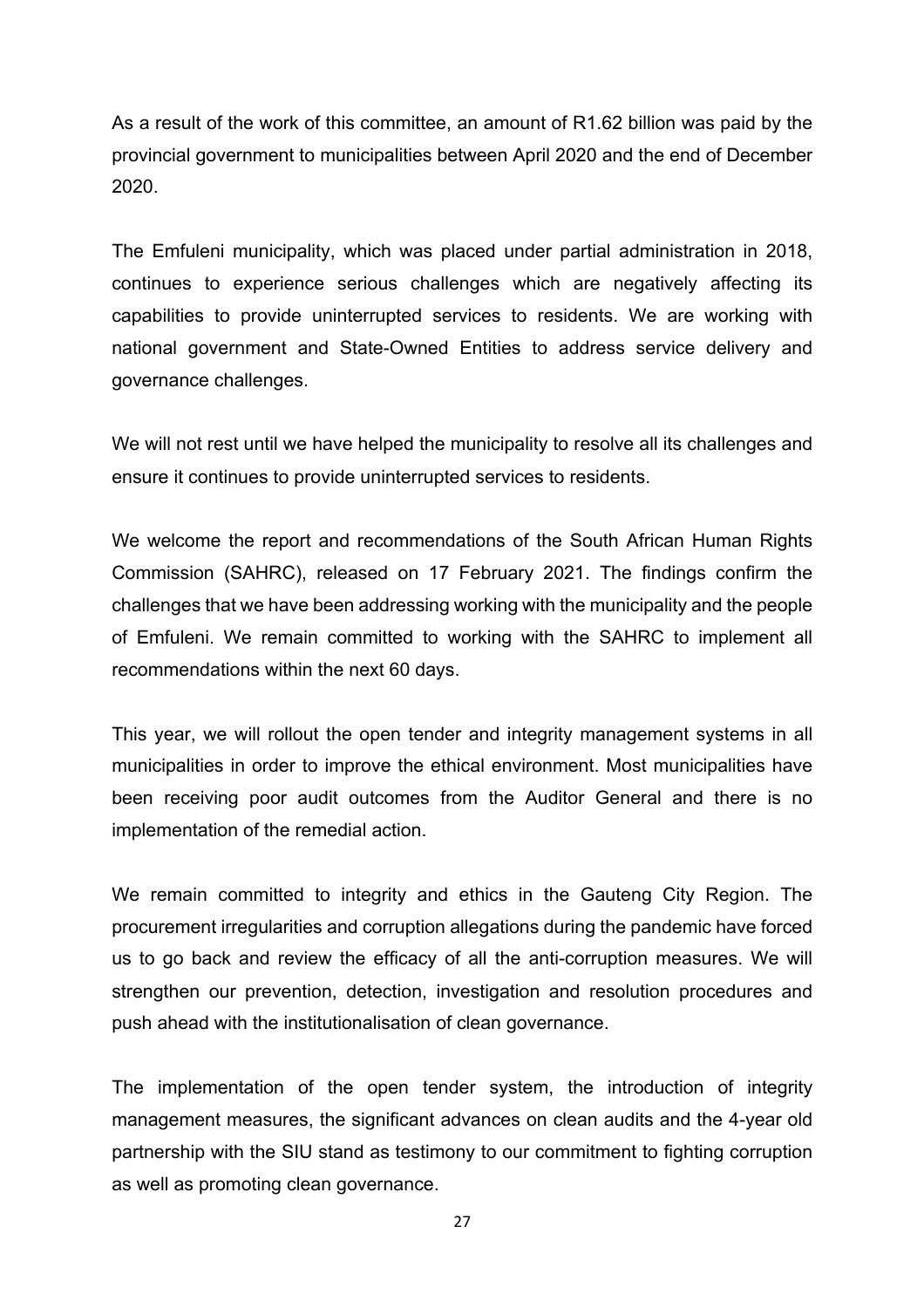We have finalised a total of 73 forensic investigations and 66 cases were referred to law enforcement agencies for criminal investigation and civil recovery processes.

The allegations and actual incidents of corruption and irregular procurement during COVID-19 have reversed any gains made in the past five years and have significantly eroded public trust. We must go back to the drawing board.

We are going to shine a spotlight on every department and agency that is not taking clean governance seriously. We will tighten prevention, detection, investigation and resolution systems and crack the whip on departments and agencies that are bringing the name of our province into disrepute by defrauding the public purse.

Members of the Executive Council have submitted their details for the lifestyle audit that are being conducted by the State Security Agency. The outcome of the lifestyle audit will be made public.

We have expanded our vetting of senior officials to the level of supply chain management officials. To this end, 65% of senior managers and 70% of supply chain management officials have been vetted by the State Security Agency and the rest shall be completed this year.

I am determined to ensure that the Office of the Premier leads by example in all respects.

Madame Speaker, in the 2020 National Batho Pele Excellence Awards led by the Department of Public Service and Administration, the Gauteng Office of Premier received the Best functioning Provincial Department award in Bronze.

I am proud to also announce that our Director General, Ms Phindile Baleni received the Best Provincial Director General award in Silver.

These awards underscore various independent assessments done by the Auditor General and the Gauteng City Region Observatory's regarding the performance of the Office of the Premier as the centre of government.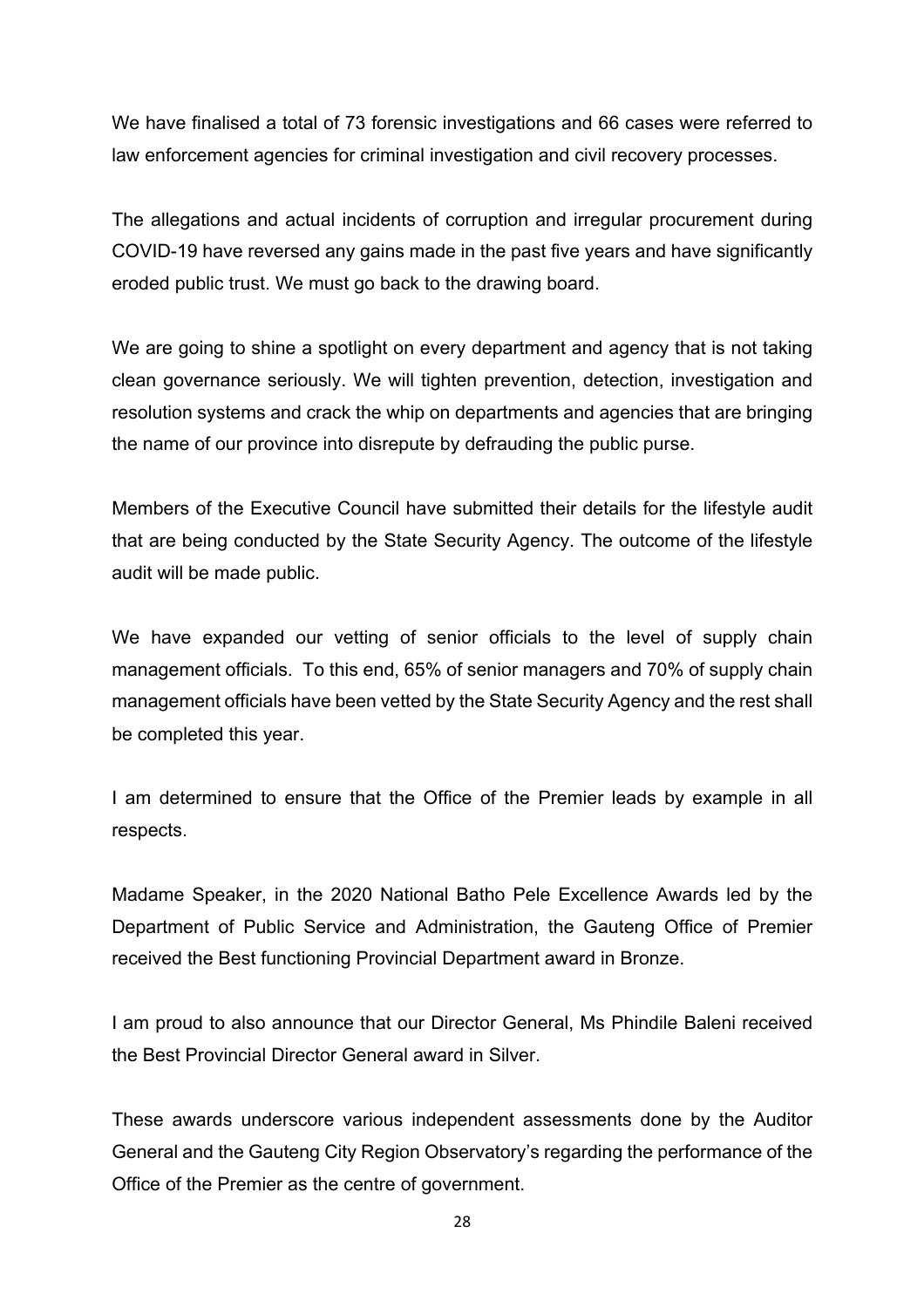The Office of the Premier and the Provincial Treasury obtained clean audit reports for eight consecutive years since 2012/13.

However, there is some regression in the 2019/2020 financial year across all Departments and entities. We are not going to retreat from our goal of seeking to achieve 100% clean audit outcomes.

The sixth administration has a duty to maintain and even surpass the track record of the previous administration. During the fifth administration, we improved clean audit outcomes from 54% to 65% and the balance of the departments and entities obtained unqualified audit reports. We eliminated disclaimers and adverse findings completely from the audit outcomes of the province because we cracked the whip.

We will hold Accounting Officers answerable where there are poor audit outcomes.

I am happy to announce that, through the Special Litigation Unit in the Office of the Premier, we continue to reduce medico-legal claims and other court cases against the provincial government through mediation. This process is also assisting government to deal with the syndicates that have been looting the public purse through fraudulent claims in our healthcare system.

We have institutionalised Ntirhisano to ensure government works with and in communities regularly. One of our achievements was to establish ward-based teams to help with the reduction of transmission and infections by promoting nonpharmaceutical interventions. The interventions included monitoring of adherence to health and safety protocols. It also included unannounced visits to government service delivery sites to assess the experience of residents.

We will continue to engage with all stakeholders through virtual and digital platforms post the State of the Province Address to further share our plans for building the Gauteng of our dreams.